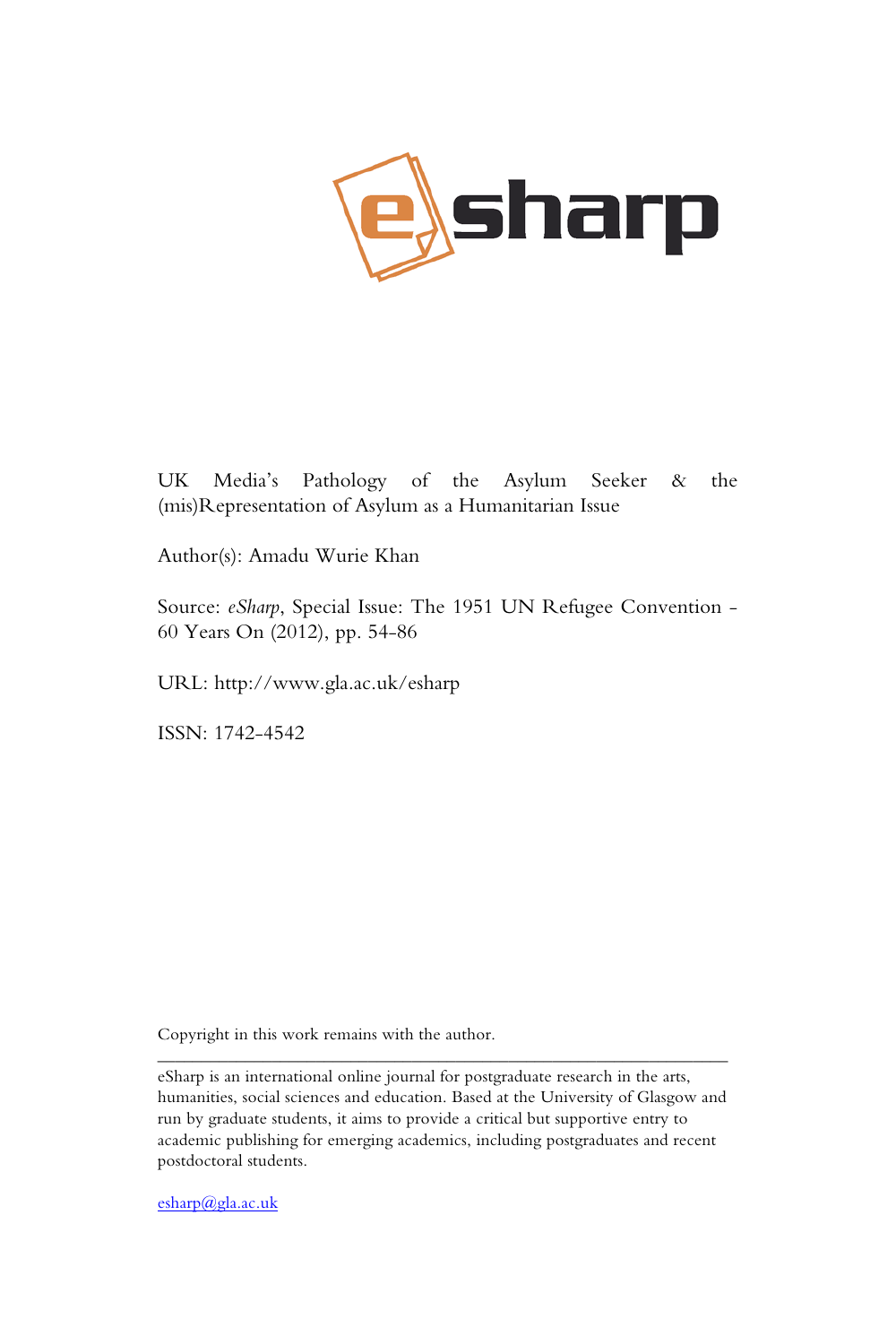# UK Media's Pathology of the Asylum Seeker & the (mis)Representation of Asylum as a Humanitarian Issue

Amadu Wurie Khan (University of Edinburgh)

### Introduction: 'moral panic' & 'folk devils'

The UK's ethical humanitarian foreign policy 'universalises the political subject' that extends a duty of care to those outside the state's sovereignty suffering persecution, rather than just to its citizens (Chandler 2006, p.69). However, humanitarian organisations and sections of the media and political elite have raised concerns that asylum-seeking migration is immune to an ethical policy commitment. This trend is blamed on sustained negative coverage of asylum, mostly in the anti-immigration right-wing media, which has generated a 'moral panic' among British citizens (Smart *et al.* 2007; ICAR 2004; Ejarvec 2003; Speers 2001; Hall 1997; Cohen 2002). Defined as a state of impending crisis emanating from a perceived problem that is claimed to be out of control, 'moral panic' is a process whose product has a media social agenda: to create 'folk devils' (Roth and Muzzati 2004; Ejarvec 2003; Hall 1997; Cohen 2002). Cohen (1987) observed that the 'folk devils' could be a group of persons, in this case asylum seekers/refugees, who are perceived as 'aliens', 'bad citizens', 'evil' and a threat to societal values or interests (Delante 2008: 677; Rothe and Muzzatti 2004, p.329; ICAR 2004; Ejarvec 2003; Speers 2001; Bloch 2000; Cohen 1987, p.9). The asylum seeker 'folk devil' is mainly depicted through 'othering' or as the culturally inferior 'other', with liminal social status (Lynn and Lea 2003, p.446; see also Cohen 2002). 'Othering' is used here to refer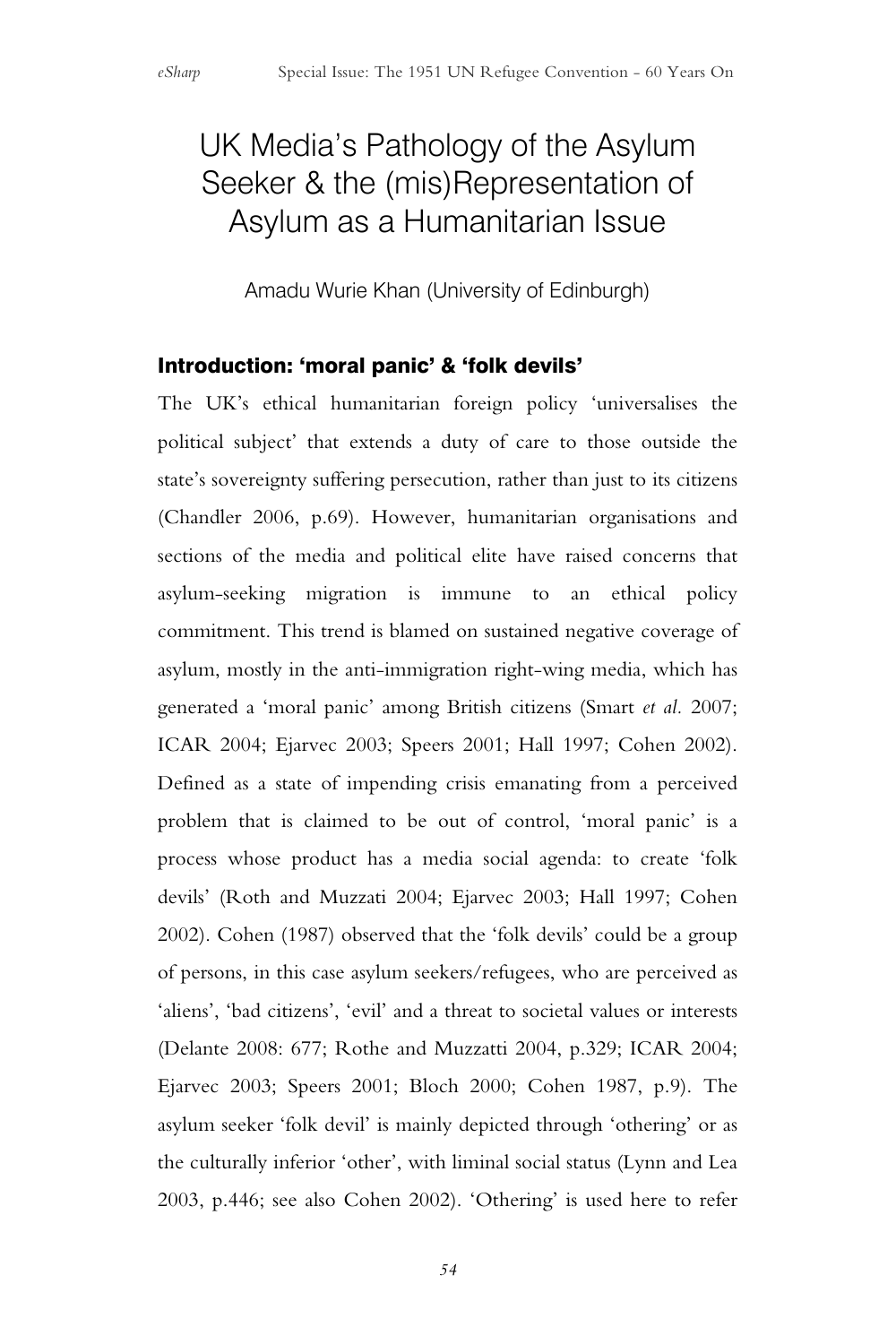to a process and a product of identification of the 'self' as being different from an external 'other' (Finney 2005, p.28). Research and theoretical accounts also blamed the media-fuelled 'moral panic' for British citizens' ignorance of asylum as a humanitarian issue and the attendant decline of public empathy for asylum seekers/refugees (Buchanan and Grillo 2003; Barclay et al 2003: Smart *et al.* 2007). This in turn has been blamed for the UK's anomalous ethical policy commitment towards asylum because political elites try to pacify the public that asylum-seeking migration is under control.

However, there is a lack of empirical investigation on asylum seekers/refugees' perceptions of the media's role in depicting them as 'folk devils' and generating public anxiety over asylum, given that they are the source of the 'moral panic'. For example, previous studies carried out in the UK including Scotland (see for instance Barclay et al 2003; Buchanan and Grillo 2003; Wilson 2004; ICAR 2004; Smart et al 2007) have made a linkage between the UK media coverage of asylum and public hostility against asylum seekers/refugees. Nonetheless, these studies have overlooked asylum seekers/refugees' explanations for the negative coverage and its impact on UK citizens-cum-media readership. Also, while theoretical accounts have hinted at an alignment between the coverage and ideological leanings of the UK media, there is no empirical study to test for these (Ibroscheva and Ramaprasad 2008; Leudar *et al.* 2008; Smart et al 2007; Finney 2005; Wilson 2004; ICAR 2004; Buchanan and Grillo 2003). This article is therefore an attempt to fill this lacuna in our understanding of asylum seekers/refugees' perspectives about news media's role in hindering British citizens' access to understanding asylum as an international humanitarian issue. It will also develop our understanding of how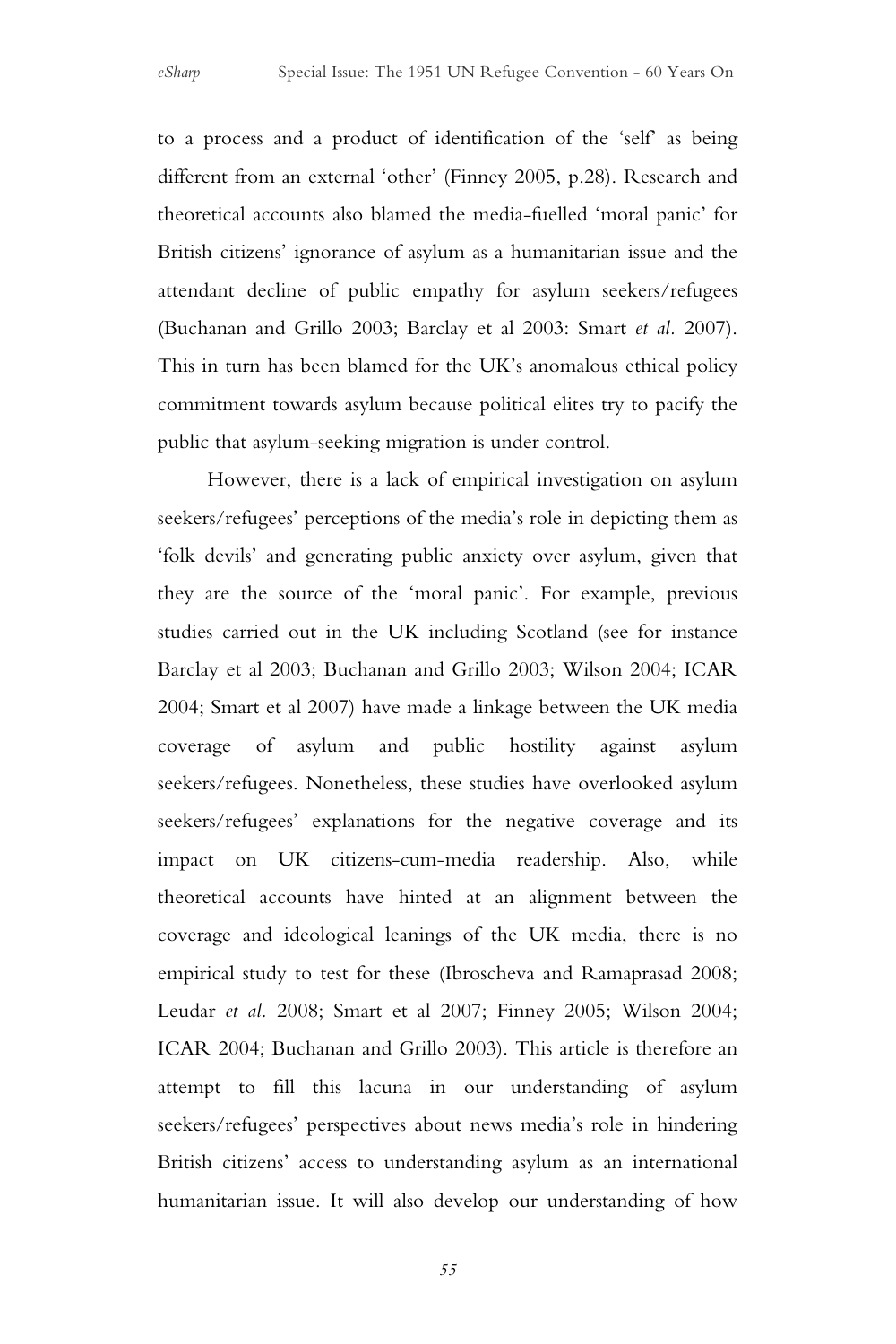left-right ideological leanings underpin the UK media coverage of asylum.

The data used here is drawn from an on-going research that examined the intersection of UK newspaper coverage and asylum seekers/refugees' belonging and identity formations. Interviewees were asked questions that include: "How do the UK press depict asylum seekers/refugees?" "What are asylum seekers/refugees' beliefs and explanations for this kind of coverage and its impact on readers?" Interviewees' responses were therefore analysed with respect to two areas. Firstly, it looked for clues on interviewees' beliefs and understanding of the coverage and its impact on British citizens' decline of public empathy for asylum seekers/refugees (ICAR 2004; Buchanan and Grillo 2003; Barclay *et al.* 2007). Secondly, it tested for the coverage in relation to the newspapers' left-right ideological stance on asylum. This was based on the assumption that 'victims' of the 'moral panic' have their own explanations for the coverage and its impact on public attitude and behaviour towards asylum seekers/refugees. It was also assumed that the way the coverage reflects newspapers' left-right political leanings and ideological stance on asylum-seeking migration has not been fully understood (Leudar *et al.* 2008, p.216).

The rest of the article is organised in two main parts: the first discusses the UK press' construction of the asylum seeker/refugee as 'folk devil' through mainly pejorative themes and tropes. This is followed by part two, which discusses interviewees' perceptions that there is a dominance of negative misrepresentations, which contributes to public ignorance of the humanitarian dimension to asylum-seeking migration and the attendant public hostility. The article concludes by summarising the key issues and drawing

*56*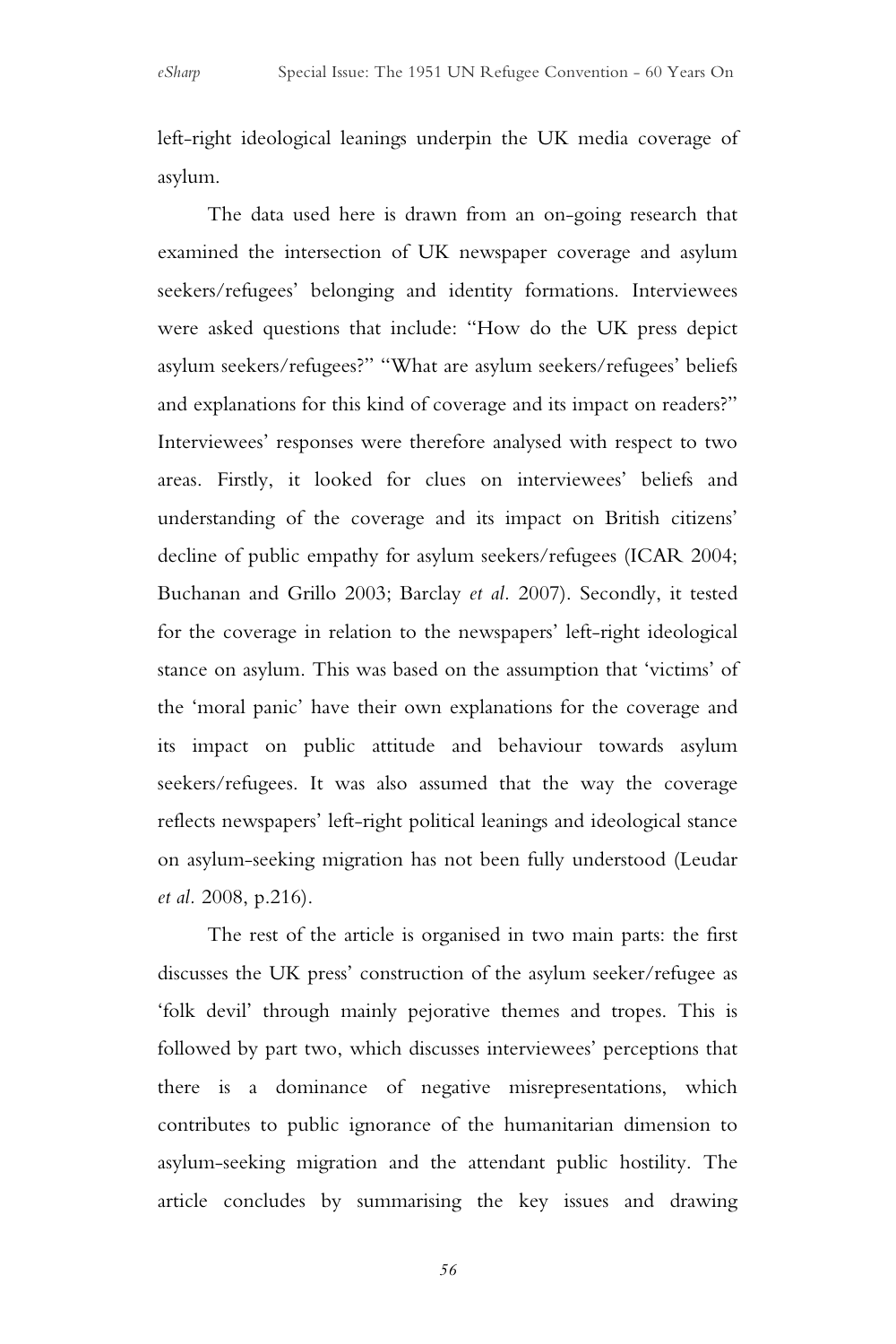attention to the fact that the media should be considered as a major actor in subverting UK citizens' understanding of the UN Refugee Convention throughout its sixty years history. It also suggests that this would help to explain the UK's immunity to an ethical policy commitment towards asylum. To help provide context to the findings, a discussion of the empirical study will be expedient.

### The research context

This article consists of two parts that are complementary to each other, namely, a media analysis of UK newspapers and interviews among asylum seekers/refugees in Scotland between 2007 and 2009. Both data were part of an empirical research design to investigate the intersections of the UK media reporting of asylum and asylum seekers/refugees' belonging and identity formations. The media analysis is based on media monitoring of UK newspapers over a sixmonth period, 20 September 2007 to 25 February 2008. This period was selected because the monitoring was done alongside the initial stages of fieldwork so that asylum news stories could be selected that would be shown to interviewees to trigger discussions. Eleven newspapers were monitored and included Scottish and English editions of tabloid and broadsheet newspapers and their Sunday 'sister versions': *The Express*, *The Daily Mail*, *The Mirror*, *The Sun*, *The Daily Record*, *The Daily Telegraph*, *The Guardian*, *The Herald*, *The Scotsman*, *The Evening News* and *The Evening Times*. These newspapers reflect the two broad genres of broadsheets and tabloids, and were selected for their large circulation numbers. They also reflect the left-right political leanings and ideological stance on asylum-seeking migration (Leudar *et al.* 2008, p.216). *The Evening News* and *The Evening Times* were categorised as regional newspapers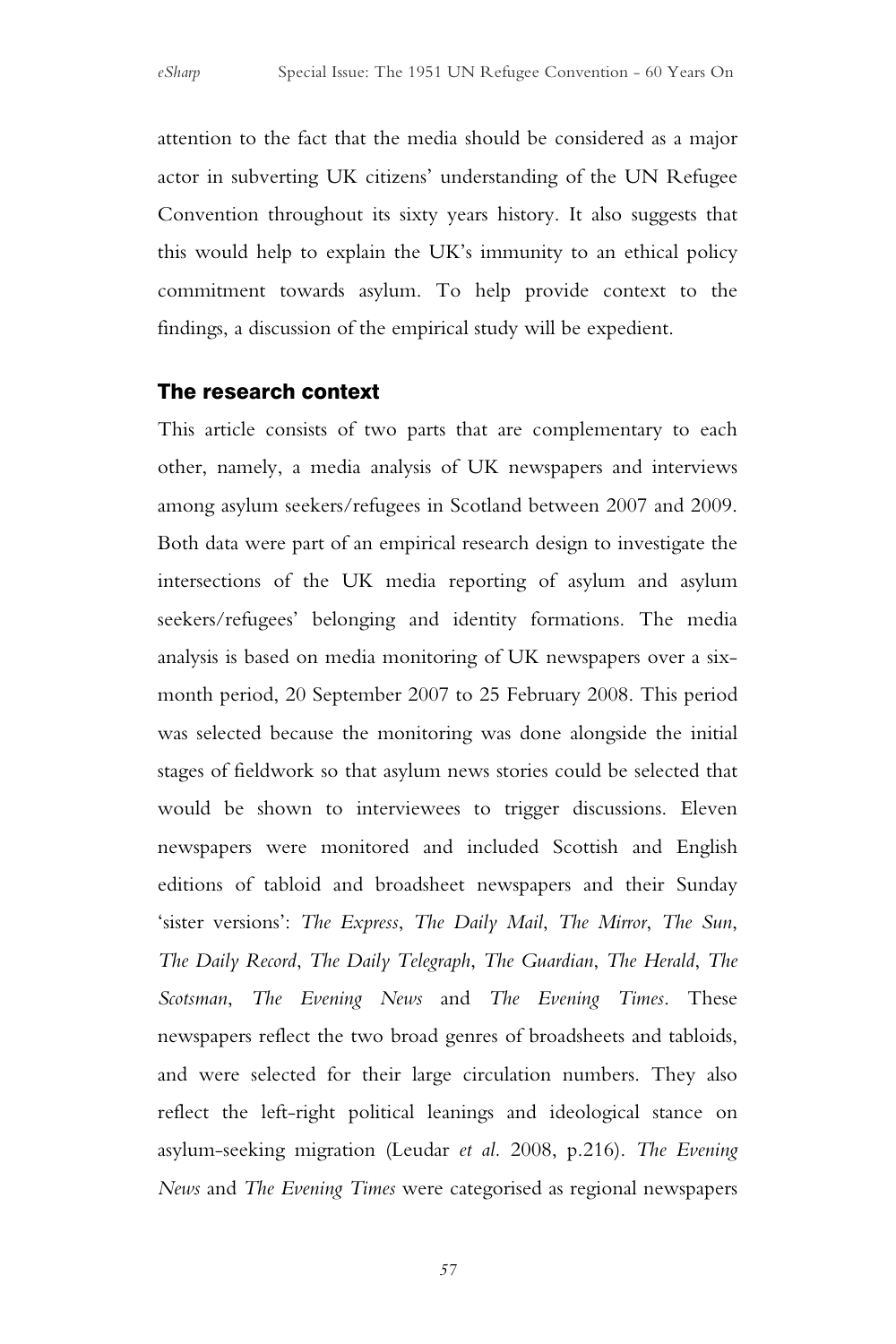because they have a geographical circulation in the cities of Edinburgh and Glasgow respectively. They were selected because they were the two dominant newspapers circulating in these areas, and therefore more likely to be read by asylum seekers/refugees. As it turned out, the newspapers monitored were included among the ones interviewees said they have read. Other newspapers including *The Metro*, *The Times* and *The News of the World* were also read, but not monitored due to practical reasons.

The Internet's Lexis-Nexis and Factiva databases were used to access newspaper articles. 'Articles' is used here to include news reports, features, opinion pieces and letters. In all, ninety-six articles were collated with twenty-five articles in the broadsheets and seventy-one in tabloids, seventeen of which were in local newspapers. Eighty-nine of the articles were news reports, three were opinion pieces, four were features and three were letters.

The articles were accessed by using keyword search for: 'asylum', 'asylum seeker', 'refugee', 'citizen' and 'citizenship'. Articles generated by keying in 'citizen' and 'citizenship' were reviewed to ascertain if they were related to asylum-seeking migration. Relevant articles were retained, and the rest discarded. Letters and opinion pieces were included because, though not written by journalists of newspapers in which they were published, they carried in their content representations of asylum seekers/refugees. In addition, scholarly consensus is that letter writers are likely to mirror the ideological stance of newspapers (Wilson 2004, p.19). The articles were subjected to a content and discourse stylistics analysis. Content analysis means the manual systematic straightforward isolation of themes, labels, phrases, sources, statistics and the frequency at which they occurred in the articles. This is to

*58*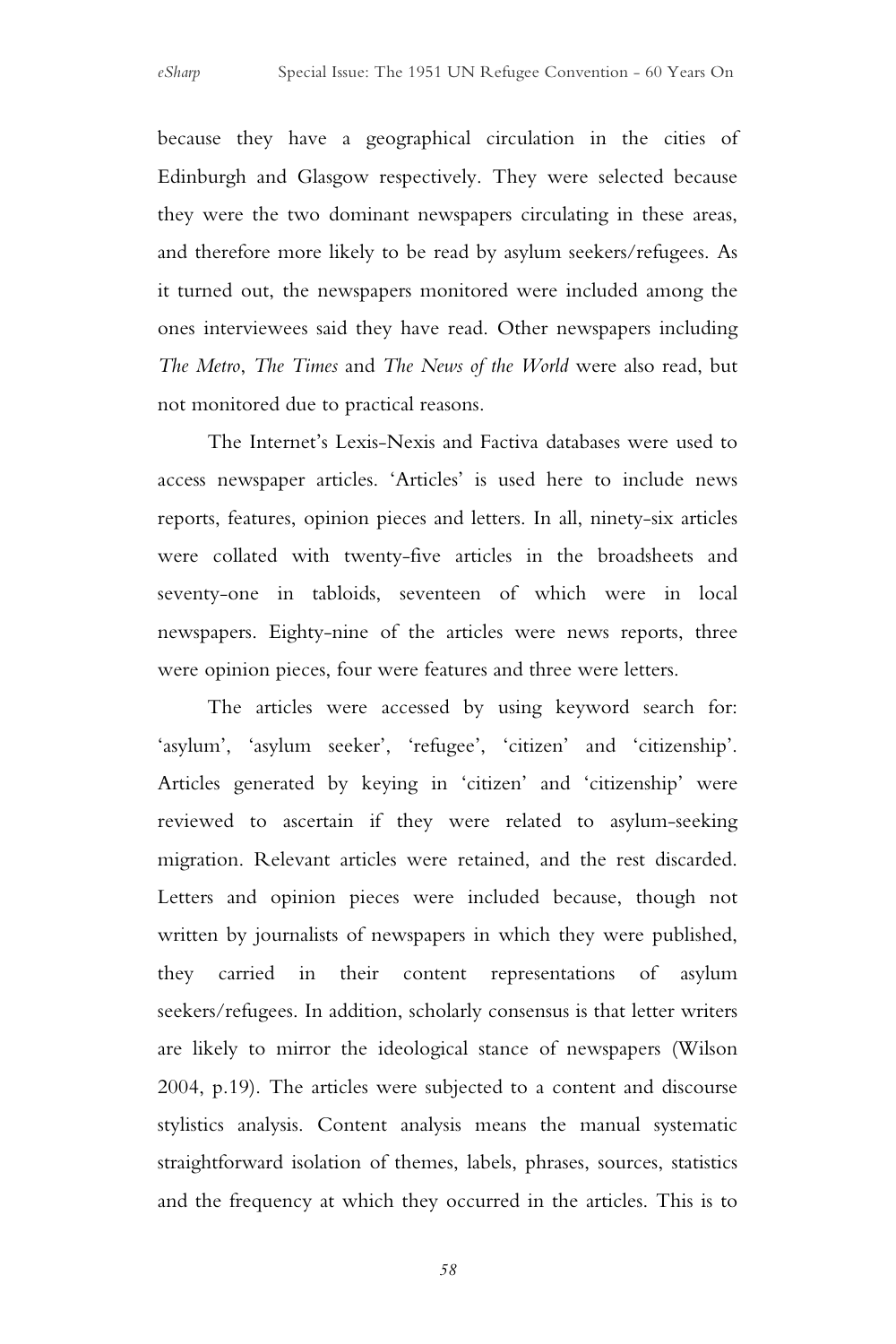identify key trends in asylum reportage. Items were coded for 'asylum', 'asylum seeker', 'refugee', 'citizens' or 'citizenship', themes or focus of the story, tropes and labels used to refer to 'asylum seekers', 'refugees', or 'citizens' – and statistics cited. The themes and tropes were determined by recording the issues or subject matter reported. The frequency of the occurrence of the issues was then grouped into sub-themes, which in turn were coded to form a main theme or key focus of the article. The article's title was not in itself considered a sufficient measure to determine themes, although it was used as a guide in this process of thematic and content analysis (Smart *et al.* 2007). This was to guard against any cases where the focus or theme of the article did not reflect the headline. Discourse stylistics means the identification of the multiple interpretations of items in the articles (White 2004; Bell 1999). It therefore involves identifying the discursive styles, inter-textual referencing as well as the comparing and contrasting of articles about the same issue in relation to use of language, tropes, statistics and conflation that featured in different newspapers (White 2004; Bell 1999). Both analytical approaches are inspired by a desire to undertake a robust analysis that combines the quantifiable isolation of key items (content analysis) and their multiple interpretations (discourse stylistics) in relation to the consequences they might have for social, cultural and political practices (see for instance White 2004; Bell and Garret 1998; Bell 1999). Following White (2004) and Bell (1999), combining the two approaches would help us make sense about how the preference of language and discursive formations would be a reflection of the newspaper's beliefs, in this case about asylum. As Bell (1999) and White (2004) argued, the content analysis as an approach is not robust in making sense of news reporting as social, cultural and

*59*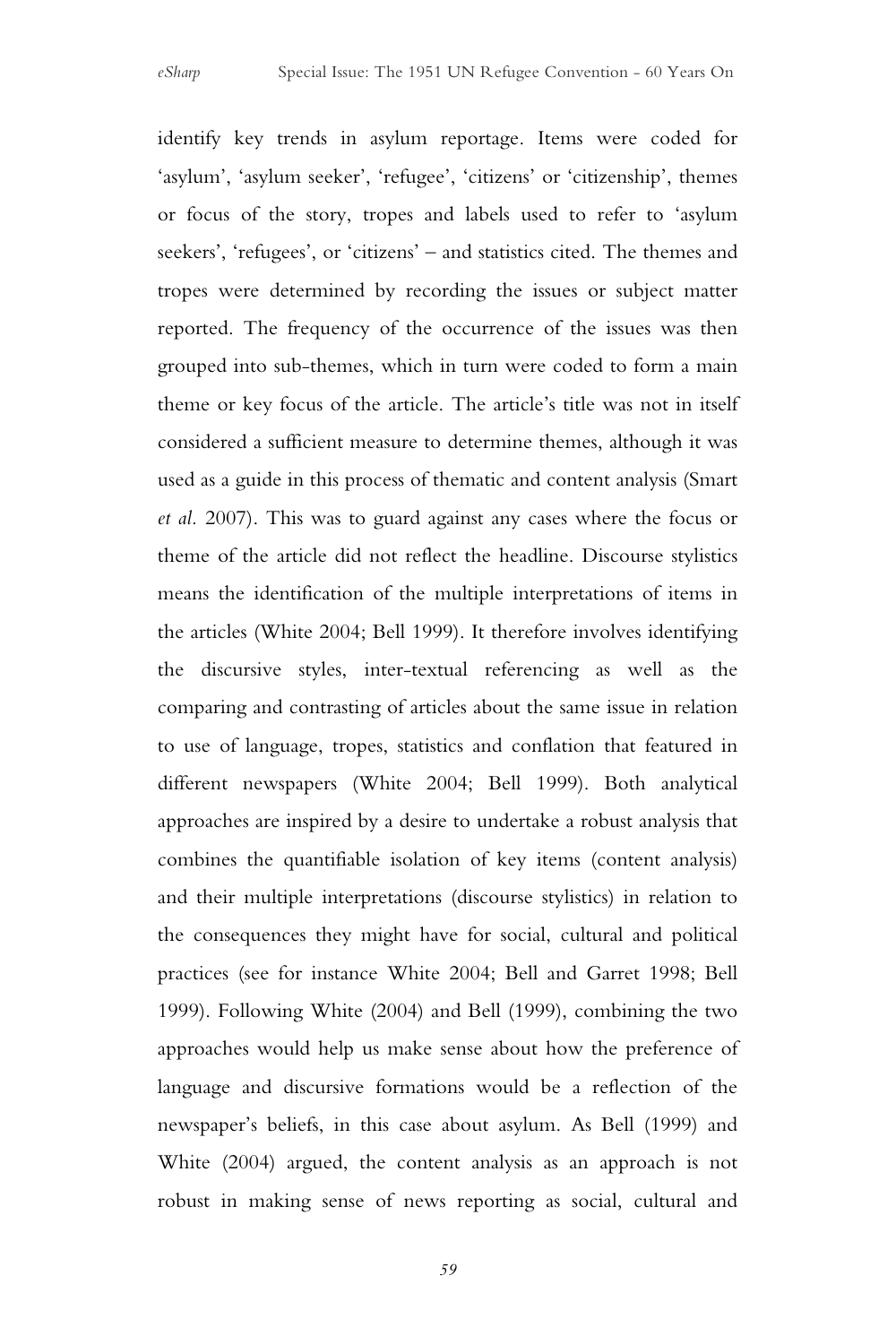political process of communication. A discourse stylistic approach was therefore used to compensate for this. In addition, the frequency of usage of items should be constitutive of the discursive strategy of journalists, which could have an impact on the way the story is received by readers including asylum seekers/refugees, and how it would affect their lives (Wilson 2004; Bell 1999).

The interview data was from fieldwork conducted among twenty-three asylum seekers/refugees, aged between 26 and 65 years residing in Edinburgh and Glasgow, Scotland. This includes eight, four males and four females, who described themselves as Muslims. The other fifteen described themselves as Christians. They were from Sierra Leone, Pakistan, Iraq, Kurdistan, Somalia, Algeria, Zimbabwe, Rwanda, Burundi, Nigeria, Cameroon, Chile and Columbia. Except for the Chilean, who came in the 1970s, all sought asylum between 2007 and 2005. The interviews were in-depth and semi-structured individual face-to-face interviews, which were largely informal conversations at which interviewees talked freely about their experiences. Areas covered include their experiences of living in the UK and occasional touching on their homelands; experiences of the UK media; and their opinion on the reporting of asylum. Interviews were mostly conducted in interviewees' homes and venues in communities they live. Interviewees were tape-recorded, and transcription was both whole and partial. Whole transcription means verbatim, and partial refers to transcription based on 'sensitising' themes and issues (Parker & Gehrke 1998). Sampling was by 'snowballing', 'convenience' and non-random. Interviewees were selected because they were easy to access and communicate in English. Being English speaking and the fact that four of the interviewees were involved in a project addressing issues of media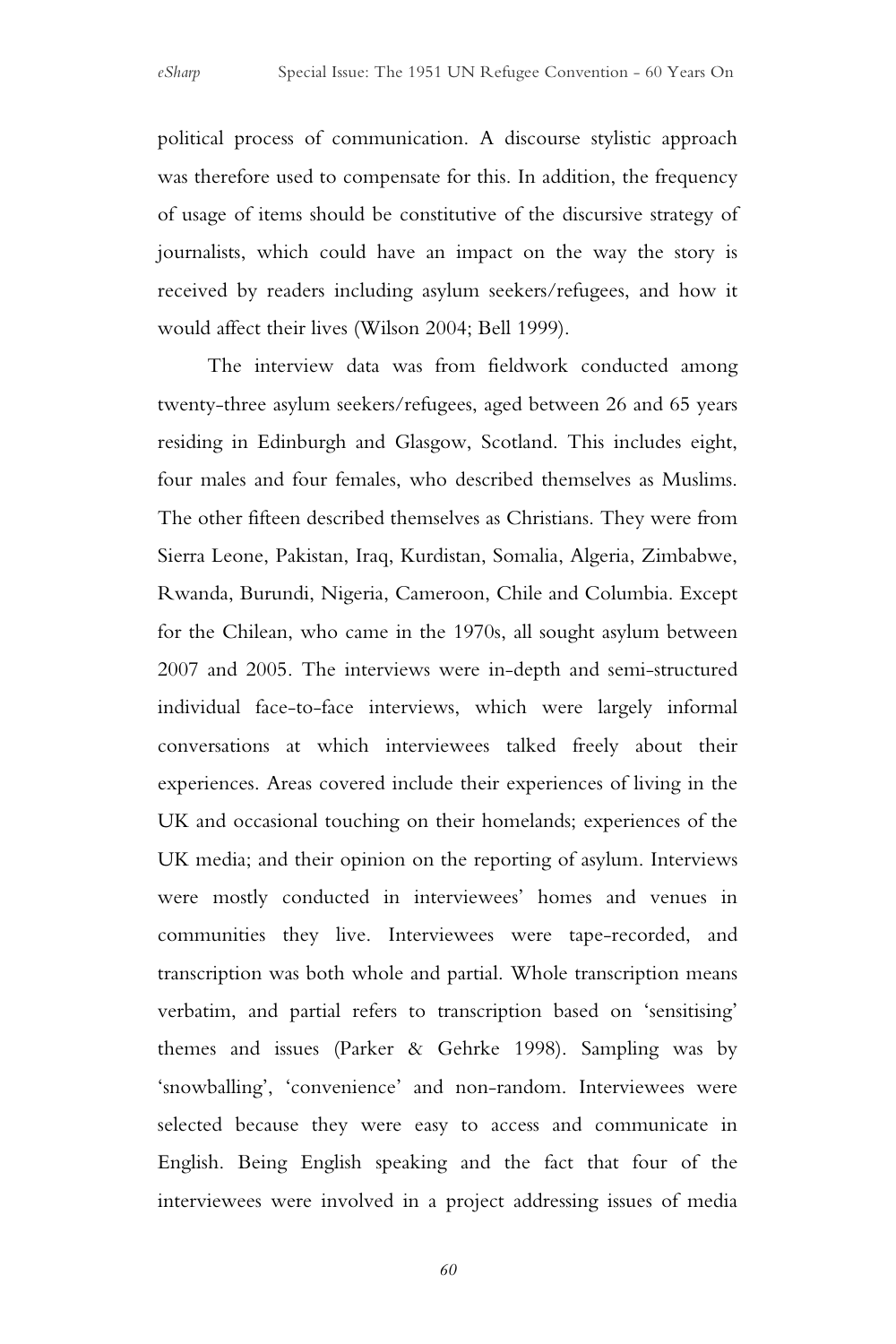representation might be seen as a limitation. However, using English-speaking interviewees is a lesser limitation to using interpreters, who are likely to compromise confidentiality, bring ethnic, racial, and class bias against interviewees (Mackenzie *et al.*  2007). In addition, ability to speak English is a reflection of the general trend in the educational profile of asylum seekers/refugees in Scotland. For example, a skills audit of asylum seekers/refugees in Glasgow found that in general they were well educated or participating in education and training in Scotland (Charlaff et. al., 2004; Sims & Bowes 2007, p.738). The cohort therefore should not be seen as biased towards who could speak English. Different networks supporting asylum seekers/refugees and public gatherings organised for asylum seekers/refugees were visited to access interviewees. Snowballing implies recruiting interviewees through others that have been interviewed. Note taking of contextual information was used to inform the analysis (Small & Uttal 2005). Interviewees were granted confidentiality and anonymity to facilitate participation (Powles 2004).

Both media and interview data are deployed here to reinforce each other: the media monitoring is intended to provide empirical evidence for, and serves as, a backdrop to interviewees' perceptions that the UK press reporting of asylum seekers/refugees is largely negative and undermines UK citizens' understanding of asylum as a humanitarian issue. The media monitoring therefore demonstrates that interviewees' perceptions might be founded, and provides a context to our understanding of interviewees' perceptions of the mainly negative coverage and its implications for UK citizens' access to accurate information of asylum, particularly as a humanitarian issue. Contemporary analyses of media's role in the public's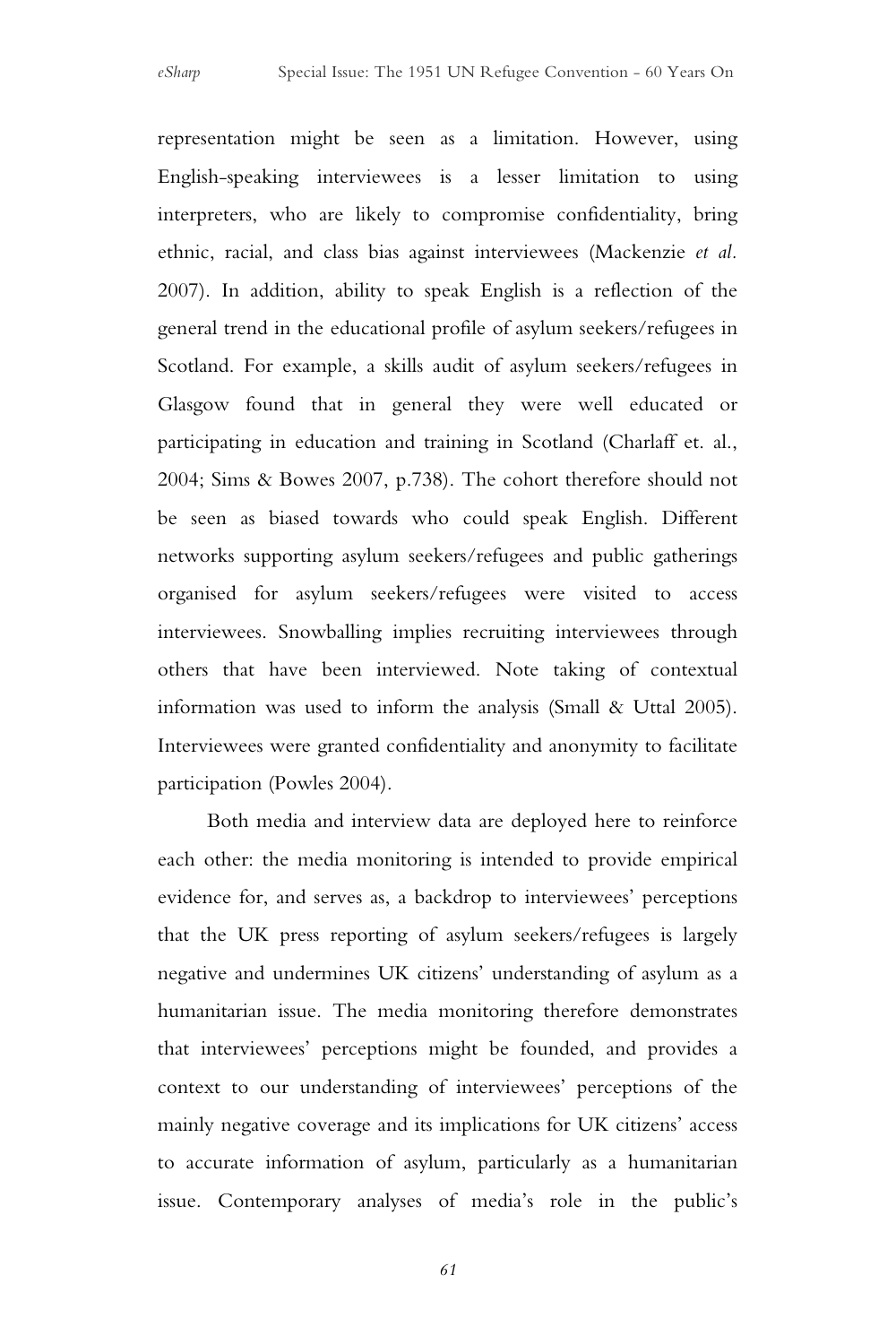understanding and response to the asylum issue in the West ought to include the views of asylum seekers/refugees. This is because they bore the brunt of media-fuelled public ignorance and hostility. Their views therefore constitute a 'bottom-up' empirical critique, which has been lacking, during the past sixty years of UK newspapers' contribution to UK citizens' access to public knowledge and understanding of the UK's international obligation to grant asylum (see Wahl-Jorgensen 2006).

## Part 1 - Media's Pathology of the Asylum Seeker

The analysis identified two broad slants in UK newspapers' asylum reporting, namely, an anti-asylum press and an asylum-friendly press (see Table 1). The anti-asylum press here refers to the Scotland and England editions of *The Daily Express*, *Sunday Express*, *The Daily Mail*, *The Sunday Mail*, *The Sun*, *The Daily Telegraph* and *The Sunday Telegraph*. The asylum-friendly press consists of *The Herald*, *The Sunday Herald*, *The Guardian*, *The Mirror*, *The Sunday Mirror, The Daily Record*, *Evening Times* and *The Evening News*.

|                   | Left & Asylum-friendly     | Right & Anti-<br>asylum        |
|-------------------|----------------------------|--------------------------------|
| <b>Broadsheet</b> | The Guardian (364,513)     | Telegraph<br>$The$ $Daily$     |
|                   | The Herald $(42,653)$      | (882, 413)                     |
|                   | The Scotsman (46,709)      |                                |
| Tabloid           | The Daily Record (328,183) | Mail<br>The<br>Daily           |
|                   | The Daily Mirror           | (2,353,807)                    |
|                   | (1,525,477)                | <b>The</b><br>Daily<br>Express |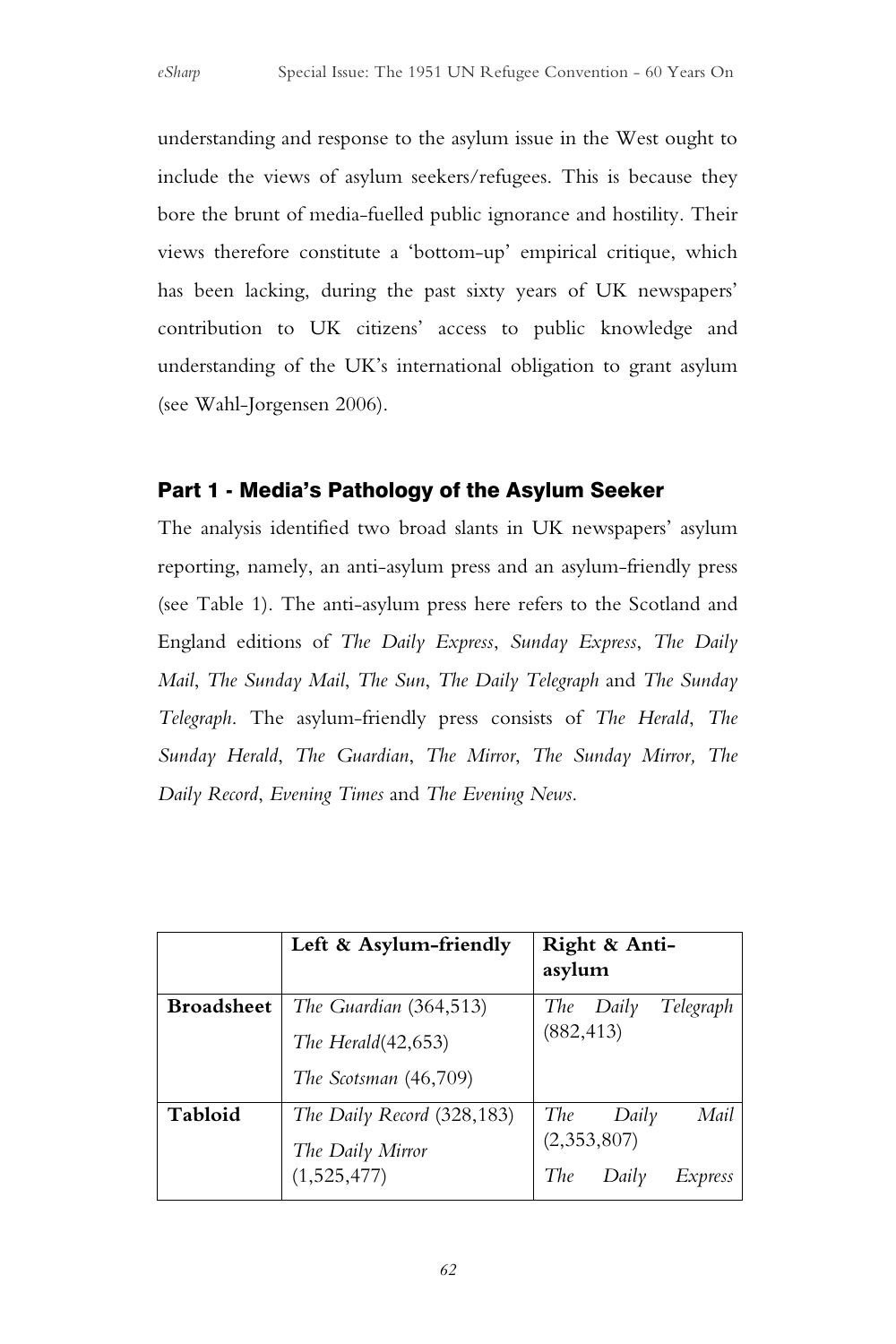|          |                            | (789, 867)          |
|----------|----------------------------|---------------------|
|          |                            | The Sun (3,126,866) |
| Regional | The Evening Times (59,365) |                     |
|          | The Evening News (44,464)  |                     |

#### **TABLE 1: Classification of the British Press, with circulation numbers collated from The Guardian (2010)**

As will be evidenced in the discussion, the asylum-friendly and antiasylum categorisation of the newspapers was based on the scope and degree of the bias and pejorative pattern of the coverage. In this respect, the asylum-friendly press coverage was distinctly innocuous, non-inflammatory and balanced in its coverage. As *Graph 1*  illustrates, except for one in *The Mirror*, all forty-six articles that were in the asylum-friendly press were favourable to asylum seekers/refugees as well as policies and interventions relating to them. In contrast, the anti-asylum press was predominantly negative, pejorative and hostile in the coverage of the asylum issue. *Graph 1* shows that fifty-four out of sixty articles in the anti-asylum press were unfavourable to asylum, which demonstrated a predominance of negative over positive coverage. The six articles that were favourable to asylum seekers/refugees included three on children asylum seekers, and one each about a terminally ill woman, a male homosexual, and a male footballer in articles relating to asylum. Many reasons could be unpicked to explain this anomaly in the antiasylum press coverage. Their inclusion might be attributable to public empathy and emotional connect with a section of society that are widely associated with vulnerability and innocence such as childhood, homosexuality and illness, which are beyond the control of individuals. The support for the footballer might be attributed to

*63*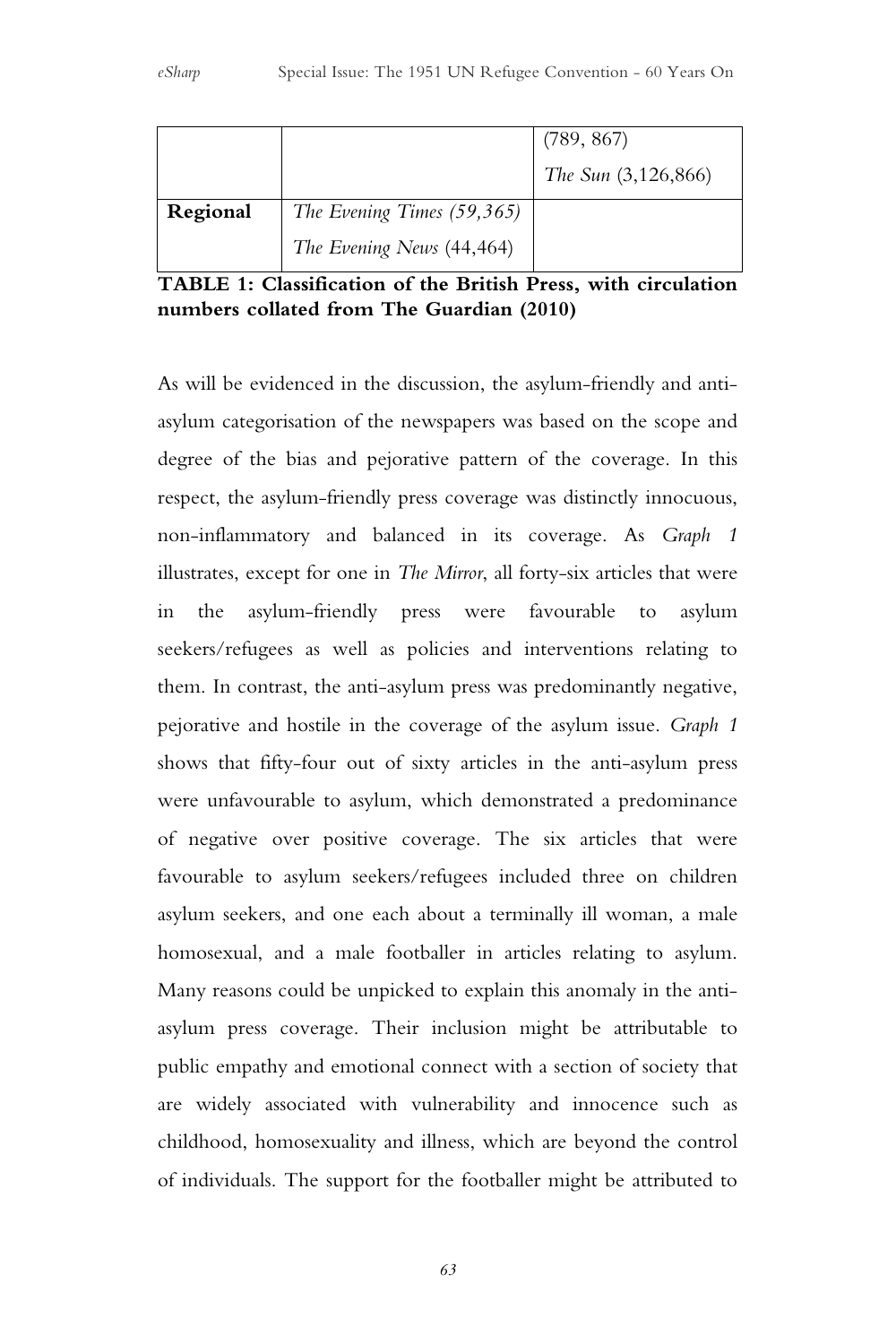his ability to earn a decent wage and pay taxes, which is in contrast to the stereotypical representation of asylum seekers as 'scrounging' and an economic liability on the welfare state. As others have argued, the newspapers listed here that constituted the anti-asylum press are normally associated with right-wing views and are anti-immigration and anti-asylum (White 2004). *The Herald*, *The Guardian*, *The Mirror*  and *The Daily Record* were widely perceived as belonging to the left of British politics.



**Graph 1: Asylum in the Newspapers – Showing a dominance of negative depictions in the right-wing press over a positive one in the left-wing press [Including English, Scottish and Sunday Editions]**

In all, as listed in *Table 2* below, seven themes and six tropes were identified in the newspapers surveyed, which together enabled an understanding of the manner in which the British press pathologised the asylum seeker.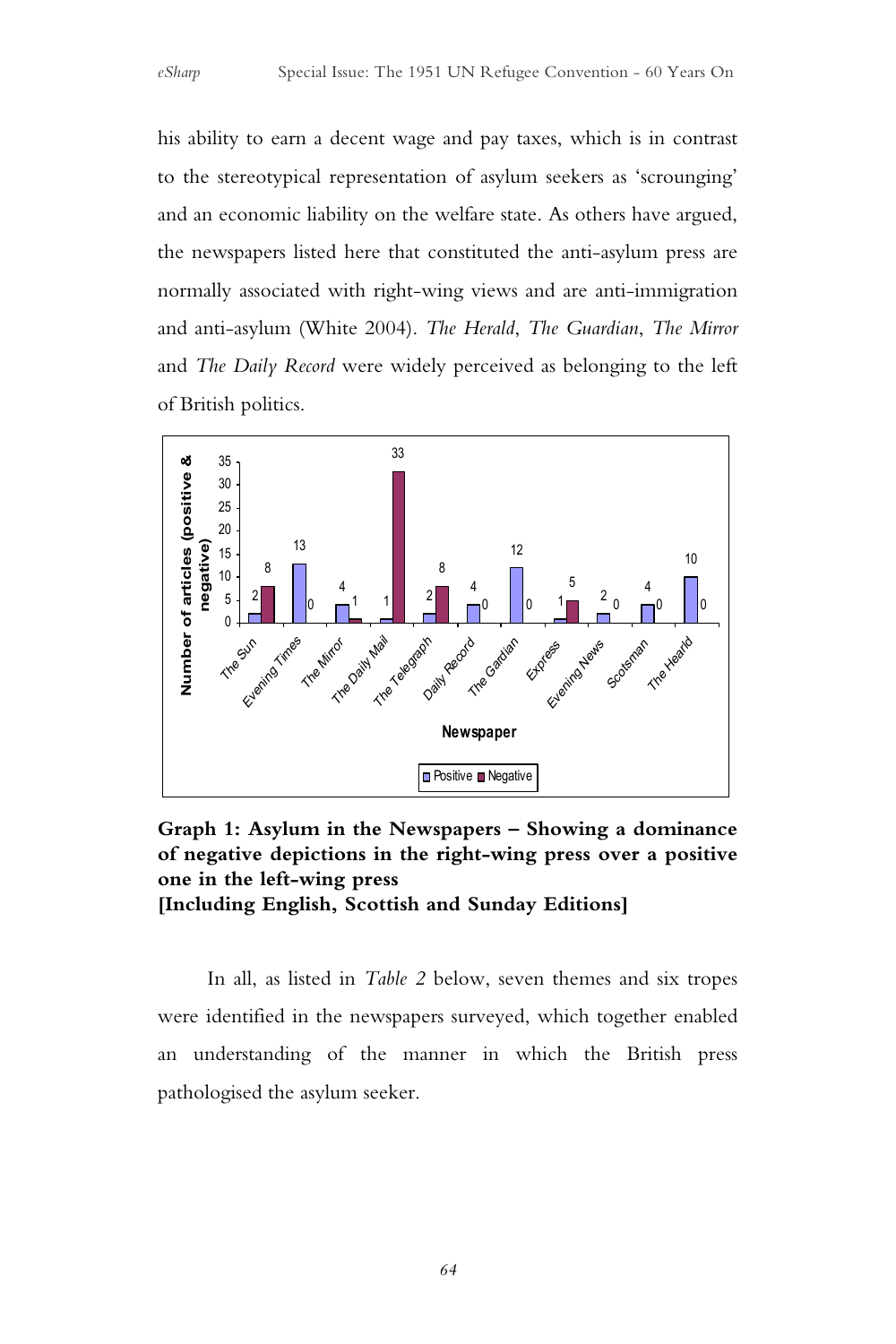| <b>Tropes</b>                   | <b>Themes</b>                   |  |
|---------------------------------|---------------------------------|--|
| - 'Us & them'                   | - Criminality                   |  |
| - Asylum seekers as violent & a | - Deportation                   |  |
| threat                          | - Administrative incompetence & |  |
| - Undeserving asylum seekers    | policy failure                  |  |
| - Burden on the tax-payer       | - Asylum 'amnesty'              |  |
| - Britain as 'soft-touch'       | - Financial cost of the asylum  |  |
| - Desperate asylum seekers      | system                          |  |
| - Chaotic asylum system         | Children asylum seekers         |  |

**TABLE 2: A summary of themes and tropes**

As shown in *Table 2* above, one out of six themes was associated with a positive portrayal of the asylum issue, that of children asylum seekers. The tropes were negative. The themes and tropes were represented through metaphorical language comprising labels or terminologies and phraseology. 'Metaphorical language' is used here to refer to labels or terminologies, phraseology and tropes that journalists deployed to describe and relate to asylum seekers/refugees. In all, ninety-eight terms and phrases were identified. Sixty-two of these were assessed to be hostile or antiasylum, and negatively represented asylum seekers/refugees. They were hostile or negative because the terms or labels were either pejorative in their usage relating to asylum seekers/refugees or inaccurate because the Press Complaints Commission (PCC) has barred their use. Terms were also considered as inaccurate because British law had not proscribed seeking asylum in the UK (Grillo 2003; Smart *et al.* 2007). Examples included terminology like 'bogus', 'would-be' and 'failed' to prefix asylum seekers and refugees. *The Sun* and *The Telegraph* alone accounted for the majority (fifty-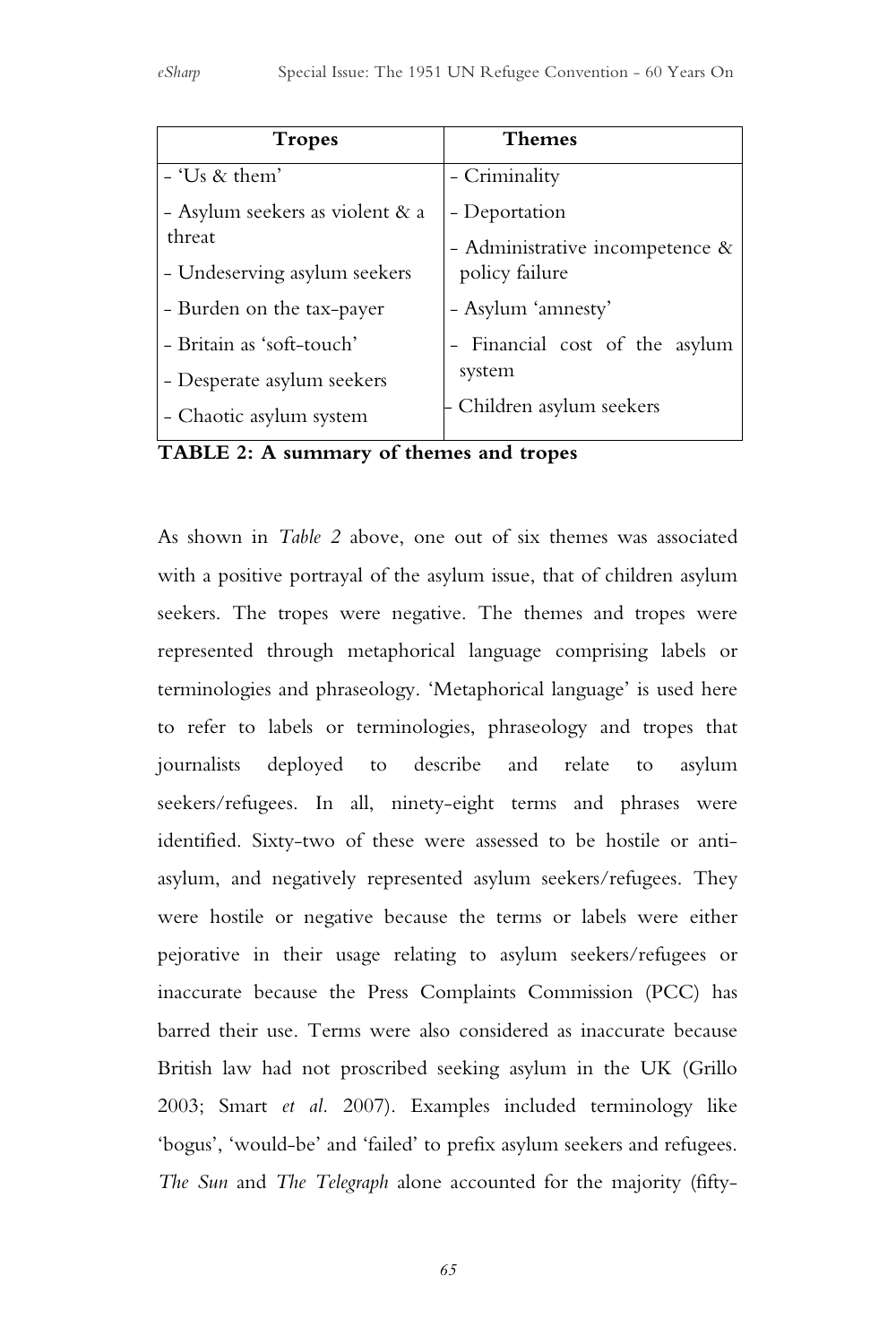two out of sixty-two) of the anti-asylum pejorative terms and phrases. This demonstrates that negative or anti-asylum depictions of asylum seekers/refugees far exceeded that of an innocuous or asylum-friendly representation in the anti-asylum press, a finding that is consistent with previous studies (Buchannan & Grillo 2003). In contrast, twenty-six terms and phrases considered as asylum-friendly were identified in the same analysis. Terms may appear at face value as hostile or non-hostile, however they are categorised as asylumfriendly or anti-asylum because of the context of usage in the article. For example, terms and phrases with prefixes such as 'rejected' and 'unsuccessful' to asylum seekers were considered as asylum-friendly because they were neutral, innocuous or non-derogatory in the context they are used in the news story. Others such as 'failed' and 'would-be' were assessed to be anti-asylum because they were pejorative in their usage. These kinds of representation will now be demonstrated by discussing three areas that dominated the coverage, namely, crime, the UK government's effort to control asylum and asylum as a financial burden.

A large proportion of newspapers focussed on reporting crimes that asylum seekers/refugees committed or allegedly commit. They focussed on the conviction, the arrest and legal proceedings against asylum seekers/refugees for crimes including rape or other forms of sexual assault; identity and welfare benefit fraud; drug dealing; violence and lawlessness; and working illegally. Representing asylum seekers/refugees as perpetrators of criminality was more commonplace in the anti-asylum national tabloids such as *The Sun*, *The Express*, *The Daily Mail* and broadsheet press like *The Daily Telegraph* than in the asylum-friendly press. The newspapers'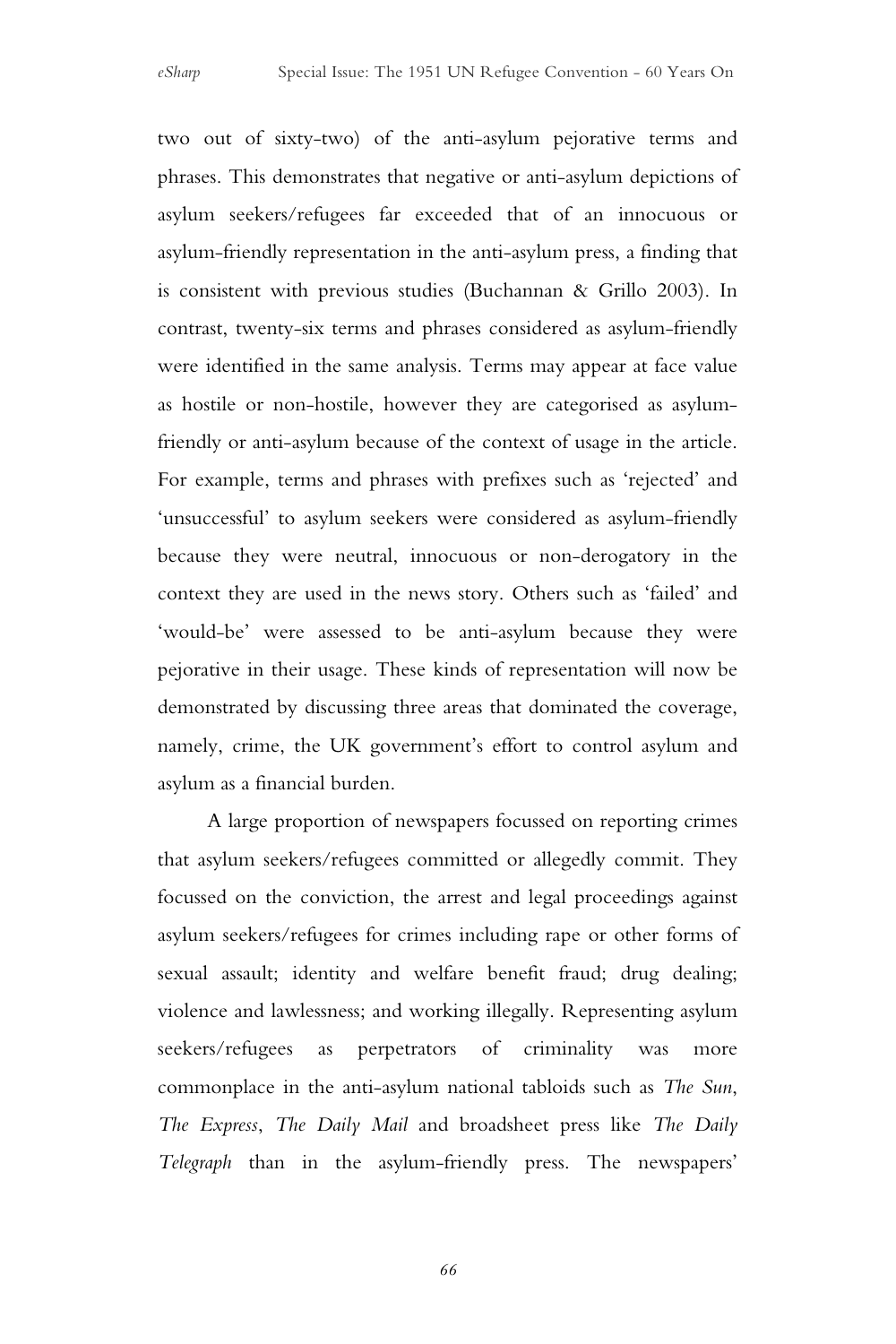reporting often failed to mention that the crimes are isolated cases and not disproportionate to crimes committed by the public.

The coverage represented three types of criminal conduct that newspapers ascribed to asylum seekers/refugees: fraud, violence and perceived illegal immigration acts. References to asylum seekers/refugees were often, in these contexts, prefixed by the term 'bogus', and used to represent asylum seekers/refugees as perpetrators of two types of fraud, namely, 'identity fraud'<sup>1</sup> and 'welfare fraud'<sup>2</sup>. For example, labels such as 'bogus refugee'<sup>3</sup>, 'bogus asylum seekers'<sup>4</sup>, 'bogus arrivals'5 , 'bogus asylum claims'6 , 'bogus identity'7 and 'forged paperwork'8 were used to describe identity fraud; labels such as 'asylum cheat' and 'swindle', for example, in *The Sun* – September 20, 2007, were used to describe 'welfare fraud'.

Metaphorical phraseology was also used in this regard including 'claims without merit' and 'unfounded claims or applications' in *The Sunday Telegraph* – December 16, 2007, to describe 'identity fraud'; 'those cheating the system' and 'conned benefit staff' in *The Daily Mail* of January 12 and 26, 2008 respectively, to portray asylum seekers as committing 'welfare fraud'. Depicting asylum seekers/refugees as perpetrators of 'identity fraud' often failed to take into account the nature of asylum seeking that compelled asylum seekers/refugees to escape persecution by 'clandestine' means including using fake identities<sup>9</sup> (see also Sales

 $\overline{a}$ 

<sup>&</sup>lt;sup>1</sup> The Daily Mail – February 23, 2008.<br>
<sup>2</sup> The Scottish Sun – September 20, 2007.<br>
<sup>3</sup> The Daily Mail – January 12, 2008.<br>
<sup>4</sup> The Daily Mail (Scotland) – January 12, 2008.<br>
<sup>5</sup> The Daily Mail – January 13, 2008.<br>
<sup>6</sup> T

<sup>7</sup> *The Sun* – September 20, 2007. 8 *The Daily Mail* – December 18, 2007. 9 *The Daily Mail* – January 23, 2008.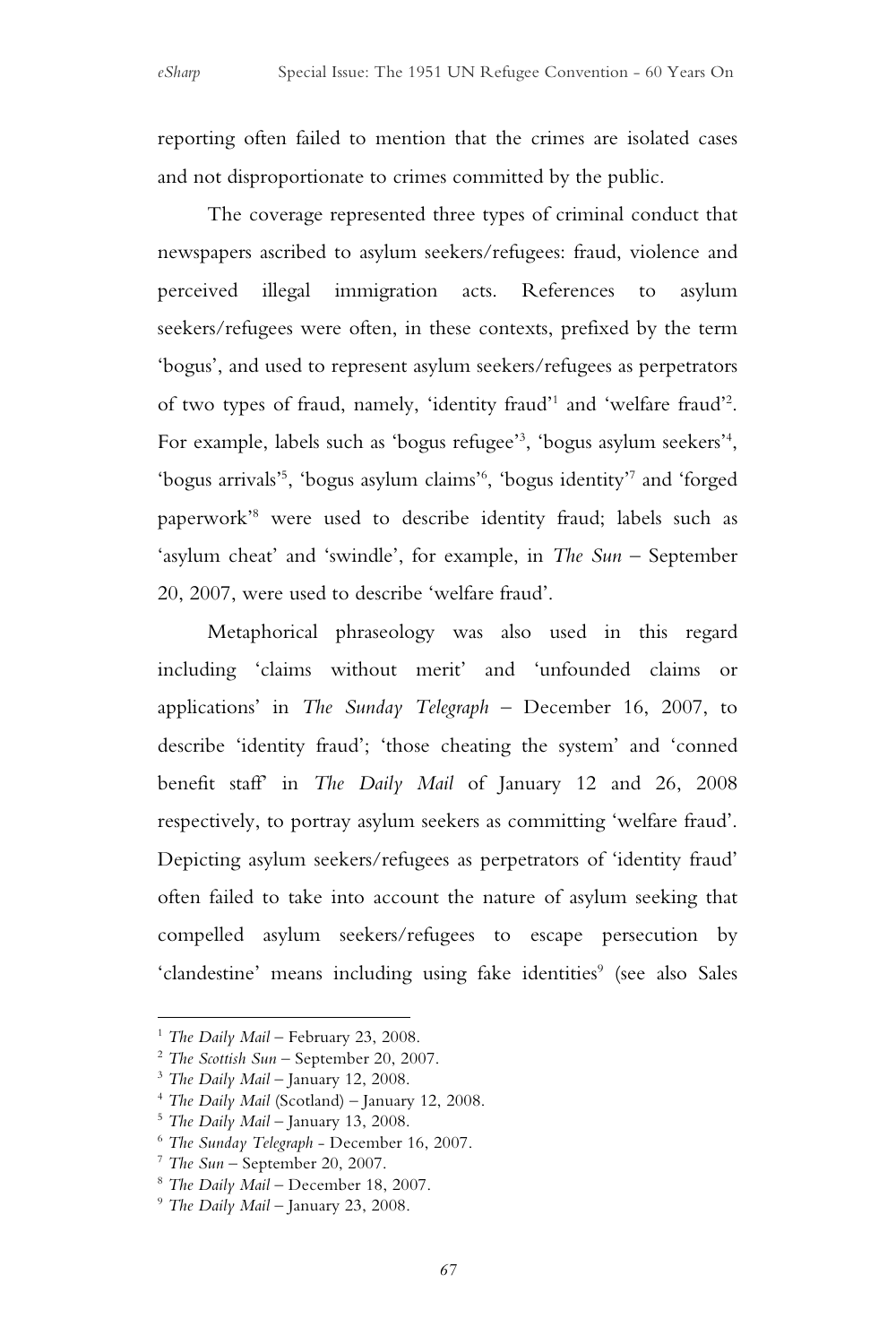2007). The trope of asylum seekers/refugees as perpetrators of violent crime and a threat to community safety was conveyed through labels such as 'asylum/refugee rapists'10, 'sex offenders', 'lawbreaking', 'enraged mob' and 'rioters'11. Journalists ascribed the labels to asylum seekers/refugees facing trial or convicted of 'sexual assault'<sup>12</sup> and 'violent or destructive behaviour'<sup>13</sup>. The press also associated asylum seekers/refugees with violations of immigration and work restrictions, which were reported through negative labelling. Examples included not only the use of the prefixes 'failed', 'bogus' and 'illegal', to 'asylum seekers' and 'refugees' as mentioned above, but also to the term 'overstayer' in *The Sunday Express* – December 23, 2007. Suffixes such as 'refused', 'returned' and 'rejected' to 'asylum seekers' and 'refugees' were also used to depict those whose asylum applications were unsuccessful. Further, phraseology such as 'working illegally', 'people found entering the country illegally' and 'those smuggled into Britain'14, were used to label asylum seekers as committing employment and immigration crimes, and conveyed their desperation to reside in the UK. The desperation trope was further reinforced by the recurring portrayal of asylum seekers/refugees through hardship metaphors such as 'sleeping rough', 'living in poverty', and 'entering the UK by crossing the Channel Tunnel' either on foot or by 'hiding under lorries'15. The hardship metaphors conveyed the suffering that asylum-seeking migrants endured, and were instrumental in the antiasylum press' construction of irresponsible behaviour and actions of

 $\overline{a}$ 

<sup>10</sup> *The Scottish Sun* –December 20, 2007.

<sup>&</sup>lt;sup>11</sup> *The Daily Mail* – December 22, 2007 and February 23, 2008.

<sup>12</sup> *The Sun* – October 31, 2007.

<sup>13</sup> *The Sunday Express* – December 23, 2007.

<sup>14</sup> *The Daily Mail* – January 13 & 26, 2008.

<sup>15</sup> *The Sun* – January 4, 2008; *The Daily Mail* – October 2, 2007.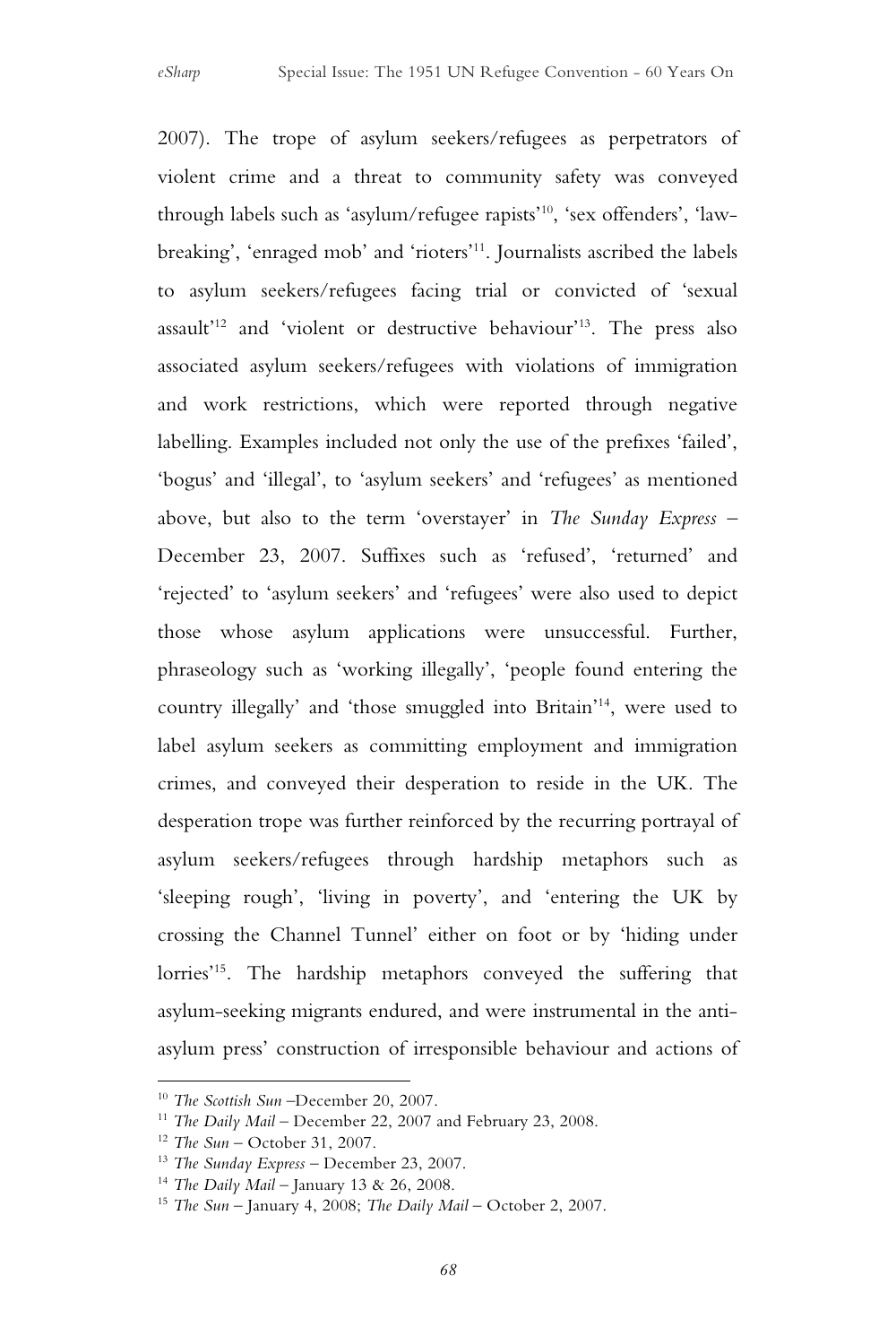asylum seekers that put them and the public at risk, as this excerpt shows:

They [asylum seekers] play a nightly cat-and-mouse with the police as they try to get across the channel. [*The Daily Mail* – English ed., Jan 7, 2008].

Although the asylum-friendly local newspapers – *The Evening Times* and *The Evening News* as well as broadsheets including *The Guardian* and *The Herald* reported on asylum criminal cases, the stories were not as inflammatory as those by the anti-asylum press. Their coverage largely depicted asylum seekers/refuges as 'victims' rather than 'perpetrators' of crime. For example, they reported cases of asylum seekers as victims of racist attacks, labour exploitation and forced prostitution, depicting these as emanating from 'draconian' government policies as, for example, *The Herald* – October 14, 2007.

Another recurring theme in both the -anti and asylum-friendly press coverage focussed on government efforts to reduce the backlog of potential asylum seeker deportees. The asylum-friendly newspapers reported positively government interventions including the 'voluntary repatriation programme' to encourage the deportation of and reduction in the backlog of asylum seekers. However, these newspapers highlighted the risk to the lives and safety of deportees, including the persecution deportees would face if repatriated to homelands. The anti-asylum press, in contrast, tended to focus on the strategies that asylum seekers were using to evade deportation. These strategies included going underground; exploiting the legal avenues through protracted and expensive judicial reviews and the human rights law; and by 'disruptive behaviour' including throwing tantrums and behaving violently on deportation flights, thus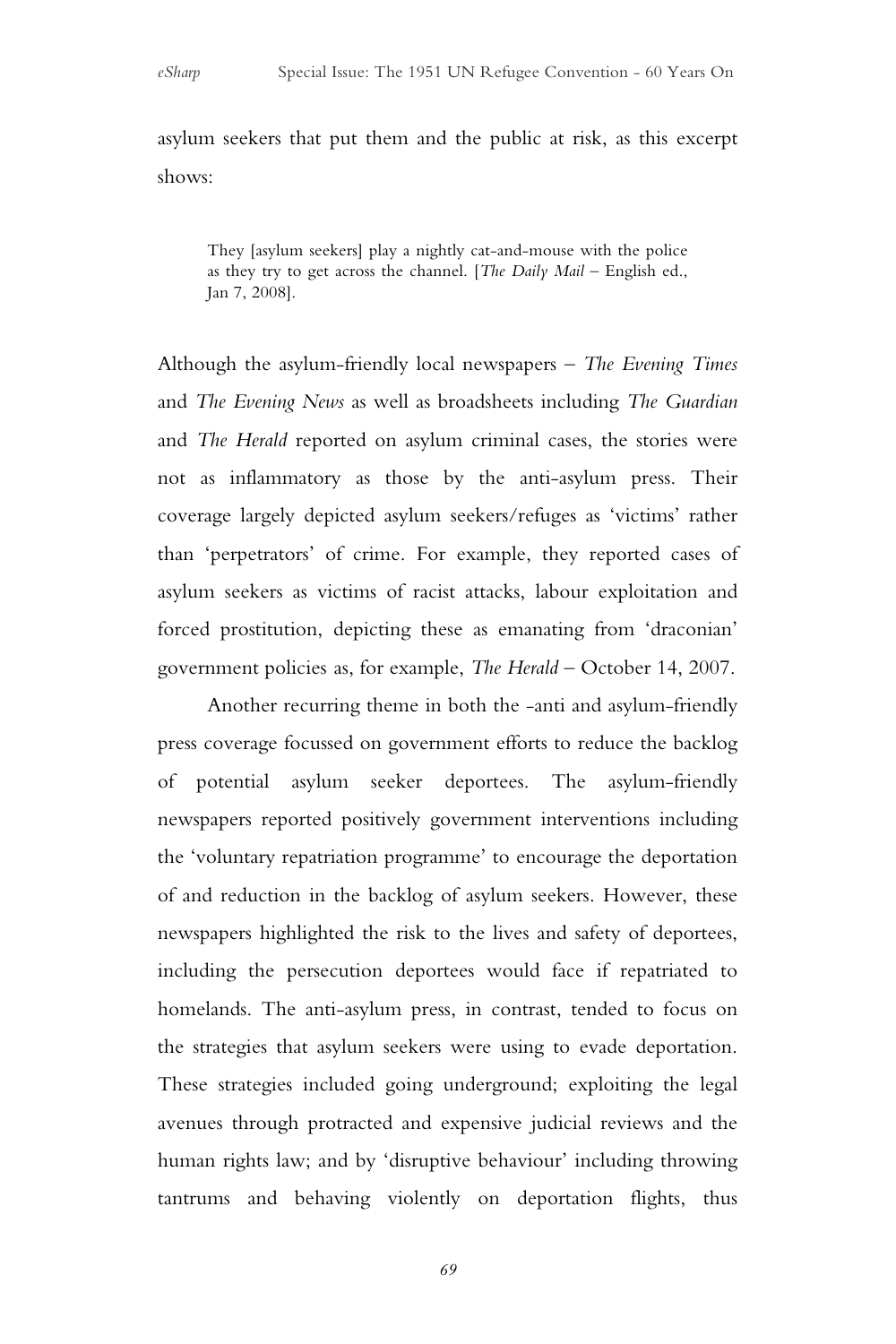threatening the safety of crew and passengers and resulting in  $cancellation$  of flights<sup>16</sup>. Metaphors of escape, such as 'slipping through the net', 'disappearing off the radar', 'dodging deportation' and labels like 'illegal overstayers' were deployed in this respect<sup>17</sup>. The anti-asylum press also represented asylum seekers as deliberately refusing to produce identification papers, including passports and other travel documents, to prevent deportation. Further, calls by politicians for immigration authorities to effect deportation ordered by the courts were widely reported in the anti-asylum press. The coverage used metaphors of brutality including 'kick them out'18, 'throw them out'19 and 'get the boot'20 to echo politicians' calls for urgent deportation. Metaphors of brutality were more common in newspaper campaigns for the deportation of asylum seekers who, newspapers claimed, were a threat to community safety. For example, the Scottish and English editions of *The Daily Mail* featured this sort of 'campaign' journalism for the deportation of a convicted Jamaican 'asylum seeker sex-offender'21.

Representations of asylum seekers/refugees as a financial burden and a liability to the taxpayer, and the huge financial costs associated with the government's asylum system, featured prominently. This was evident in coverage of state support to asylum seekers/refugees including the provision of legal aid and other prerequisites to uphold their human rights. For example, the provision of legal aid for asylum seekers/refugees to contest court cases, particularly criminal charges, and to appeal against the Home

 $\overline{a}$ 

<sup>16</sup> *The Daily Mail* – January 8, 2008.

<sup>17</sup> *The Sunday Express* – December 23, 2007.

<sup>18</sup> *The Sun* – December 20, 2007.

<sup>19</sup> *The Sunday Telegraph* – December 21, 2007.

<sup>20</sup> *The Sun* – October 31, 2007.

<sup>21</sup> *The Daily Mail* - December 21, 2007.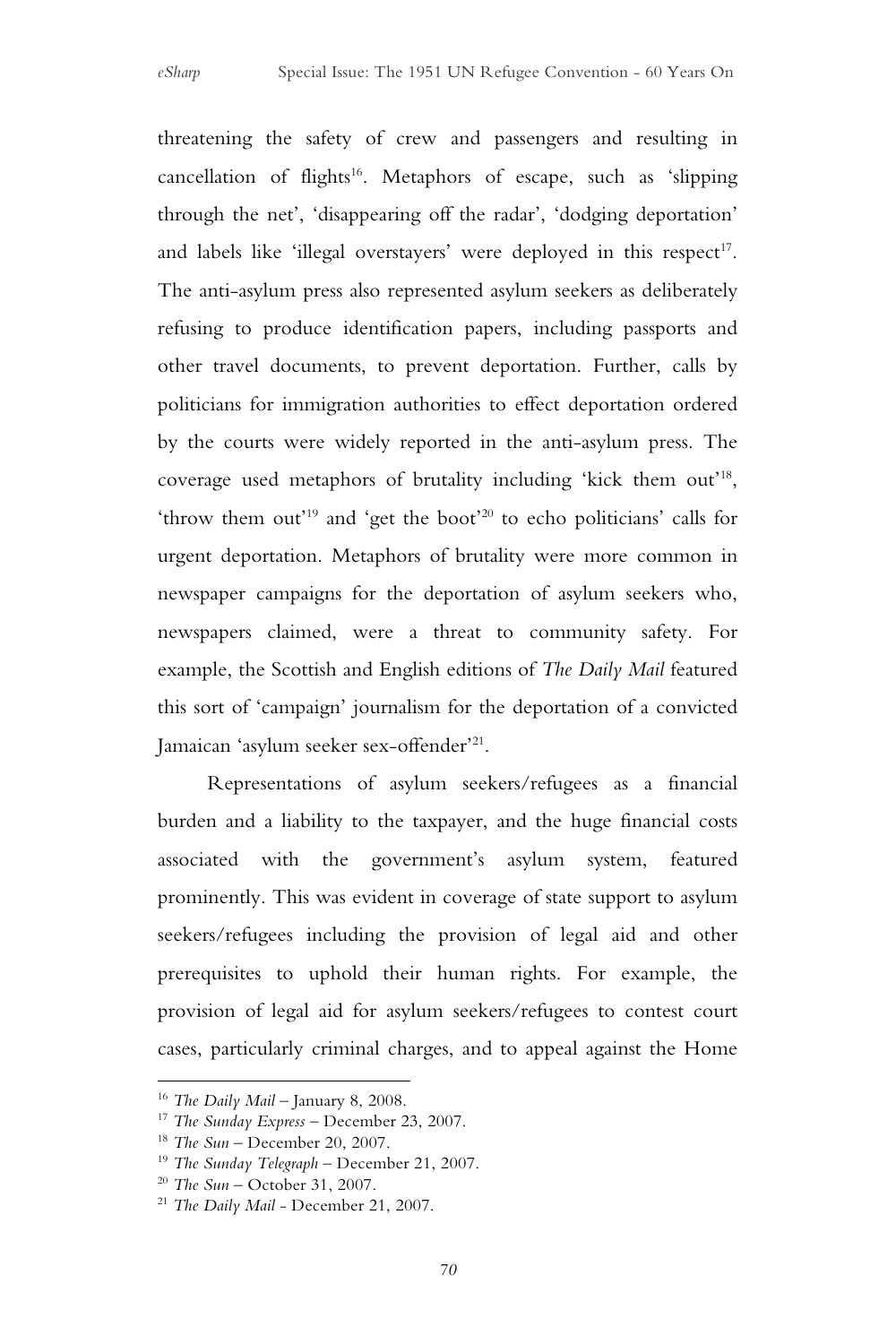Office decision to refuse them asylum was depicted mainly as a financial burden to the British taxpayer rather than a prerequisite for justice. Other programmes covered by the press, including providing financial incentives to encourage asylum seekers to opt for voluntary repatriation and using chartered flights to deport those evading deportation, were also reported as a 'waste of taxpayers money'22. The financial support was caricatured through 'incentive' metaphors as 'a soft-touch approach', 'asylum seekers' cashing in', 'smacks of rewarding criminality' and 'an incentive for bogus claims'23. For example, the government and National Lottery's award of grants to organisations providing support to asylum seeker/refugee migrants was derided as a 'waste of taxpayers' money' in *The Daily Mail*, *The Sun* and *The Daily Express*, even though these grants would improve service provision and support for asylum seekers/refugees. The reader was therefore told that the overall cost of policies to deport or support asylum seekers in line with human rights requirements was running into 'tens of thousands' or 'tens of millions'24, among other numerical metaphors. The effect of this confluence of inflammatory metaphorical depictions in the anti-asylum press was to communicate a misleading message of the asylum system as exploitative, a burden on the taxpayer and Britain as a 'magnet for asylum seekers'25. Antiasylum journalists argued that deportation was a cheaper financial option that would save the taxpayer huge amounts of money that was incurred in their up-keep and in meeting human rights requirements during incarceration.

 $\overline{a}$ 

<sup>22</sup> *The Daily Telegraph* – December 16, 2007.

<sup>23</sup> *The Daily Mail* – October 2, 2007.

<sup>24</sup> *The Sun* – December 13, 2007.

<sup>25</sup> *The Scottish Daily Mail* – October 2, 2007.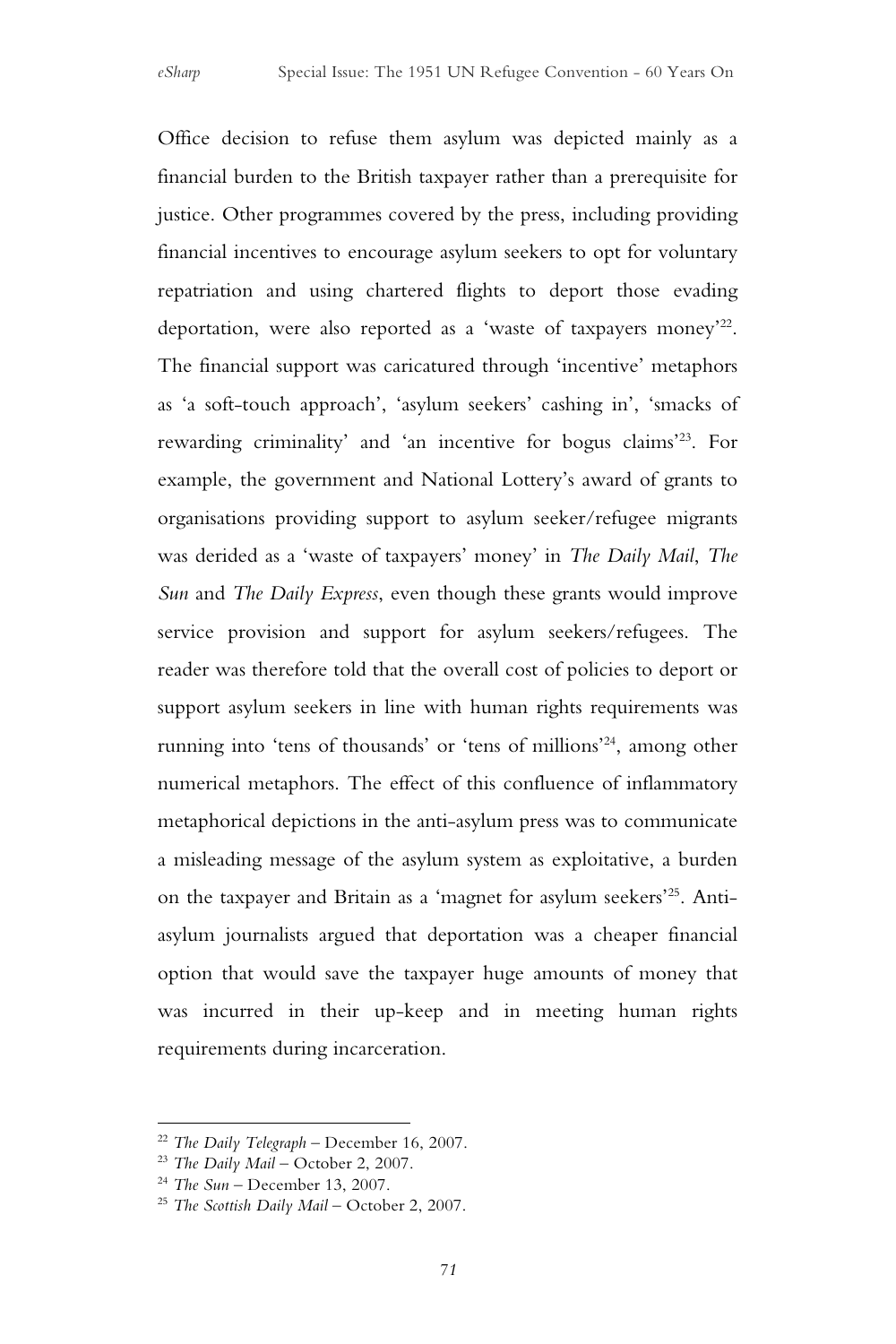The foregoing discussion demonstrates that negative or antiasylum depictions of asylum seekers/refugees exceeded that of an innocuous or asylum-friendly representation, a finding that is consistent with previous studies (Buchannan & Grillo 2003). The finding also concurs with other studies that the preponderance of pejorative over innocuous or positive language in most of the newspapers studied might have led interviewees to blame parts of the UK media for contributing to the public construction of asylum seekers as criminal, opportunistic, exploitative and a burden that poses a threat to the UK welfare system. By so doing, asylum seekers/refugees are pathologised as the cultural 'other' with liminal social status and as 'folk devils' (Lynn & Lea 2003, p.446; see also Cohen 2002). What are asylum seekers/refugees' views about this kind of coverage in the UK press? The next section discusses interviewees' perceptions of the lack of accurate and biased news reporting of asylum seekers/refugees and how it contributes to the public's consumption of spurious asylum stories, and public ignorance of the asylum issue as an international humanitarian obligation of British citizens.

#### Part 2 - Media & the Humanitarian Context

All interviewees expressed the view that the asylum issue was widely reported in British media, and that negative coverage exceeds a positive one. In addition, all said that there is hardly a day that went by without 'a story about asylum seekers' (A) in both TV and newspapers. The majority felt that most of the stories were negative, prejudiced and biased against asylum seekers/refugees. In their view, the media depicted asylum seekers/refuges as 'scroungers', 'not wanted [or] welcome', 'spongers', 'here to take our jobs [or] social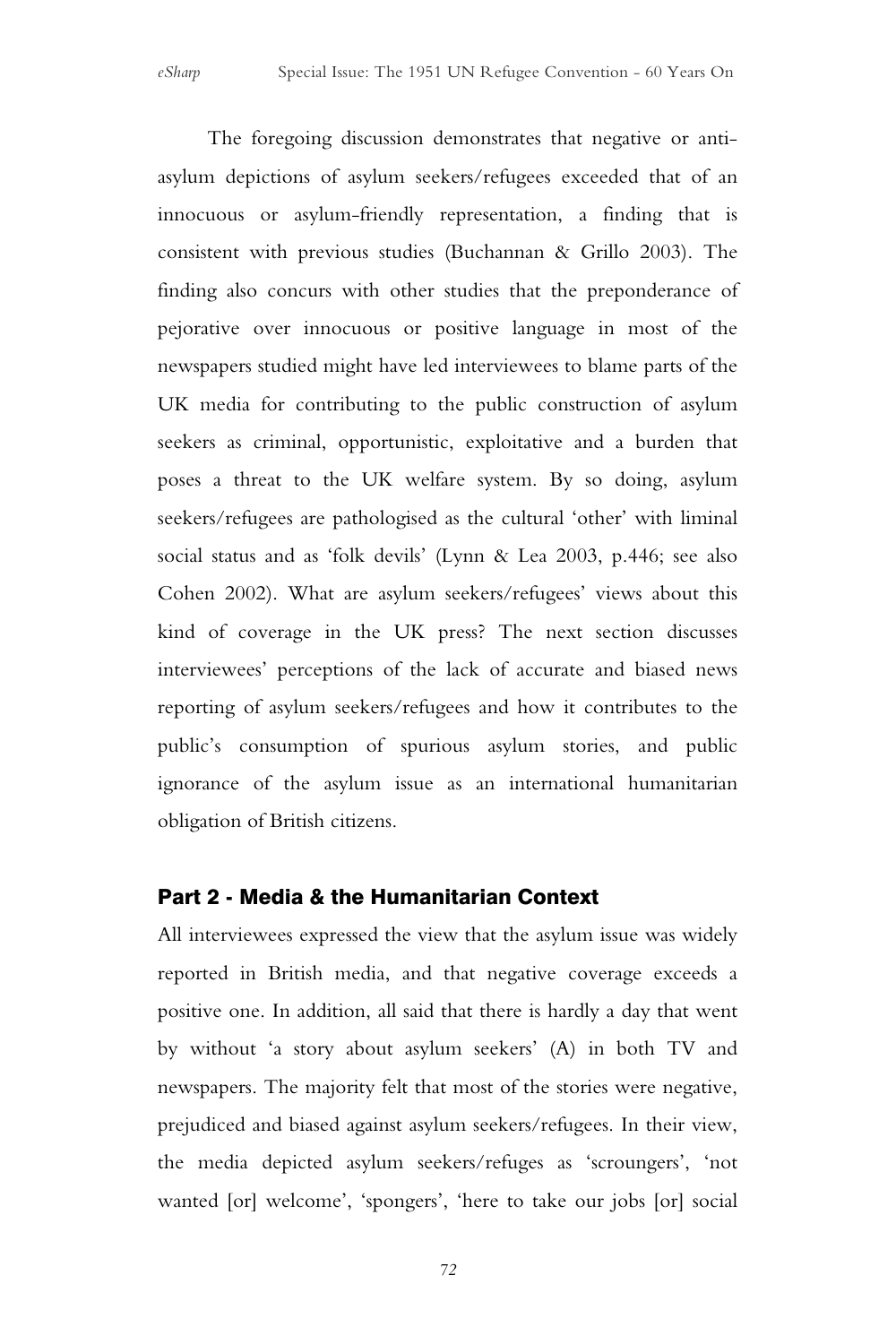services', 'don't have education', 'greedy', 'take taxpayers' money and just live on benefit', and 'flooding the UK' (field notes 2007/2008). As evident above, these accounts of negative representations were discovered in the media monitoring, and were widely believed by most interviewees to be responsible for the British media's dominant construction of asylum seekers/refugees as a burden on the welfare state. In addition, most interviewees also confirmed that the press represented asylum seekers/refugees as perpetrators of criminality as well a threat to public safety. Interviewees who shared this view said asylum seekers/refugees were represented as 'evil', 'junkies', 'rapists', 'criminals' (B), and 'second and third class citizens' (C). This could be interpreted to mean, what the literature referred to as 'othering' of asylum seekers/refugees as 'social deviants' and 'folk devils', and made them scapegoats for societal malaise including anti-social behaviour, crime and for taking British jobs (field notes, August 2007).

Most interviewees attributed variation in reporting across newspapers, to have been influenced by ideological stance on asylum-seeking migration. In general, interviewees perceived the right-wing press as allied to the Conservative Party and likely to report that migration was an economic liability to the state. Delante observed that the right wing media has been associated with mobilising opposition against migration (Delante 2008, p.680). On the other hand, interviewees perceived a left-wing press to be allied to the then governing Labour party, to be broadly asylum-friendly and to communicate the economic benefits of migration:

Mainly the Conservative newspapers are opposing the influx of foreigners coming to this country. This is general with the Conservative or what they called right

*73*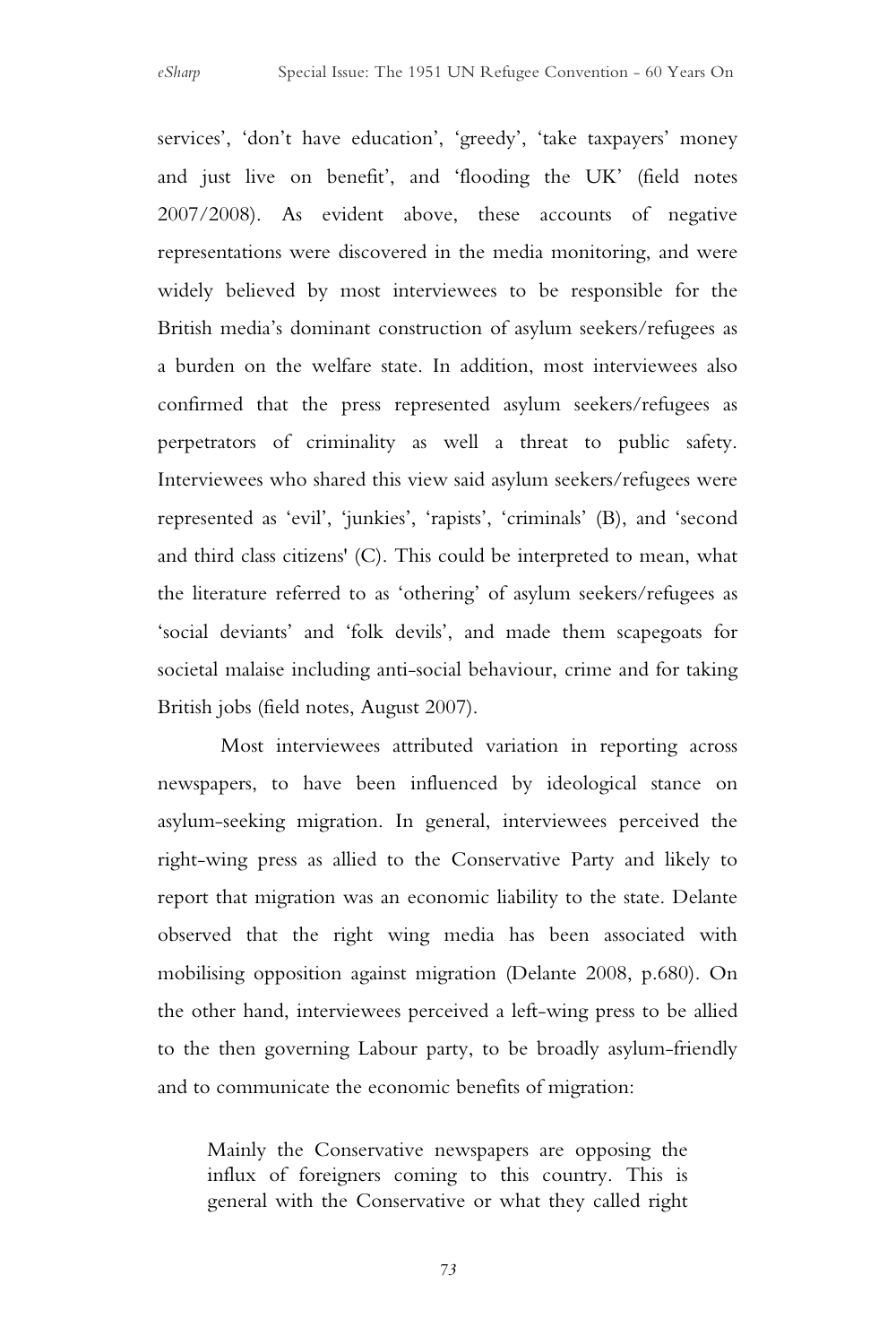wing newspapers. And *The Herald* and others on the left are more humanitarian and think that people have a right to move around in this earth, on this globe, which is something natural, I mean immigration, from the beginning of history*.* (*D*)

However, this interviewees' dichotomising of the press into right-left ideo-political positions was only clear-cut in relation to broadsheets. No clear pattern was discernible from their perceptions in describing the ideo-political agenda of the tabloid press. For example, while some interviewees claimed that *The Times* espoused conservative right-wing views in its asylum reporting, and saw *The Guardian* and *The Herald* as 'leftie' and '[supporting] the Labour Party'26 (B), the general belief was all tabloid newspapers were anti-asylum as this excerpt explained:

Well, *The Times* is conservative, and *The Sun*. They are all like anti-asylum, because they are very harsh, *The Sun*  [...]. But I would like *The Guardian* because they go like straight. But *The Sun*, *The Mirror*, and the small papers they just concentrated on negative, as if they are antiimmigrant.

(B)

Nonetheless, interviewees conceded that although there were positive asylum stories in the asylum-friendly left-leaning press that represented the asylum seeker as a 'victim' of 'harsh' and 'barbaric'27 asylum regime, these were far exceeded by the negative portrayals in

 $\overline{a}$ <sup>26</sup> Interviewees and I had an insightful discussion about perceptions that the Labour Party owns *The Guardian*. The main reason tendered by interviewees for this view was that both have 'leftie' political stance, even though *The Guardian* and New Labour could hardly be described as 'leftie', but liberal (see Coffin and O'Halloran 2006, p.292).

<sup>27</sup> *The Guardian* – January 16, 2008.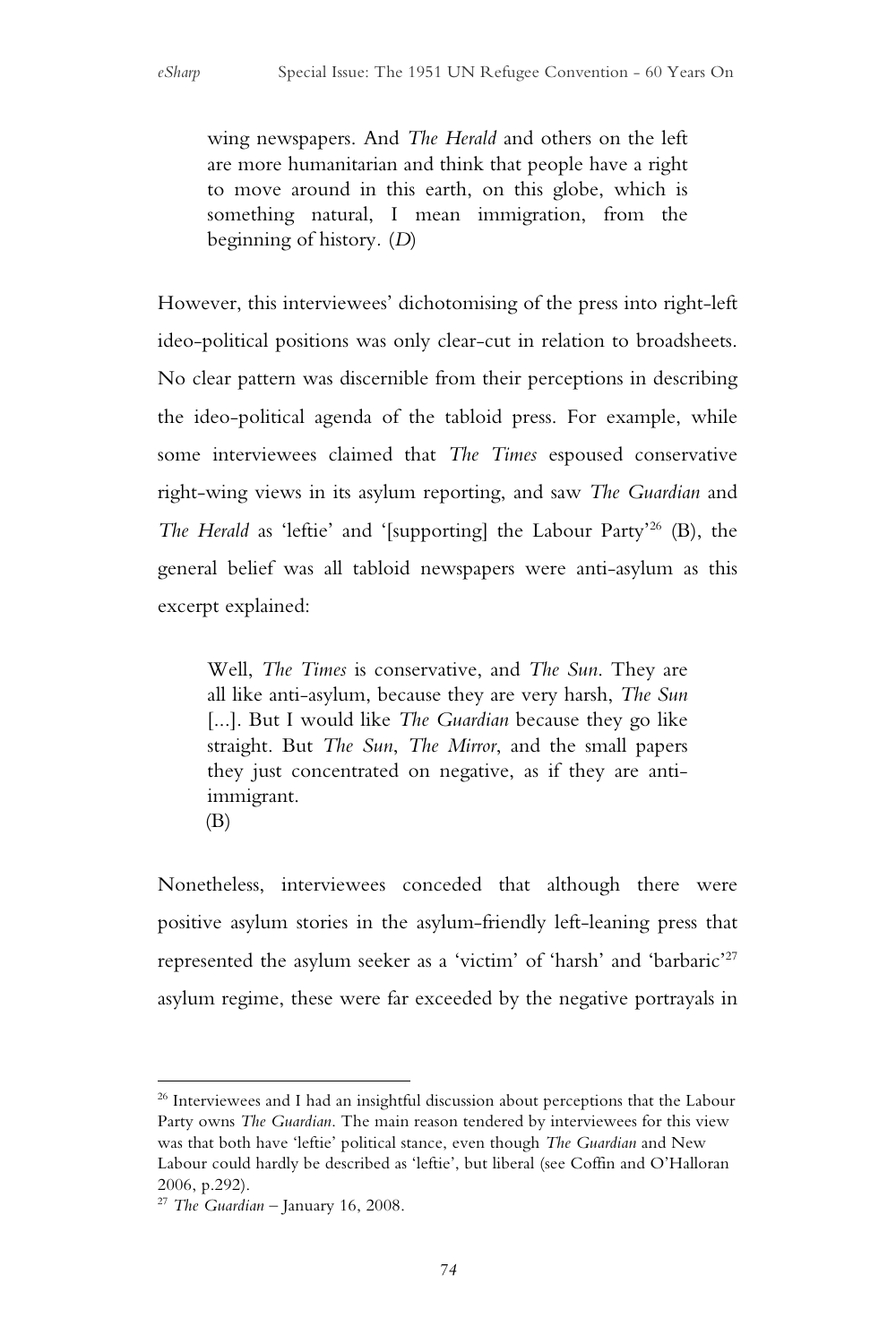the right-wing press, confirming findings of the media monitoring (see Lewis 2005; Hewitt 2005; Ouseley 2005; Sales 2007).

The general perception therefore was that the dominance of a negative coverage of asylum seekers/refugees is largely to blame for the widespread public ignorance of the asylum issue, and attendant public hostility (see also Erjavic 2003). Thirteen interviewees said public ignorance is the product of inaccurate news reporting 'by journalists who just report without finding the facts' and describes asylum seekers as 'bogus' and 'illegals', as these excerpts explain:

For example, we are presented as bogus asylum seekers, but there is nothing like bogus asylum seekers. An asylum seeker is being known by the state, you cannot say a bogus asylum seeker […]. As an asylum seeker is someone who has given himself to the state, the state recognises him as living here and that person cannot be bogus*.*

(E)

I think it is ignorance. I think they lack knowledge. They should not just look at things on the surface because not everyone is here and it is not like 80% would like to go back home and live a happier life. So it is really powerless for every one of us. It is not that we just want to come here.

 $(F)$ 

Other interviewees blamed 'Islamophobia' and financial reasons for the pejorative coverage and the attendant fuelling of public ignorance and hostility. Nonetheless, interviewees said the factual inaccuracies might be to blame for the lack of understanding by the public of asylum seeking as an international humanitarian issue. The general perception is that news reporting framed asylum as a political issue by focussing on the dangers posed by asylum to social welfare and causing criminality, which others have interpreted as a 'folk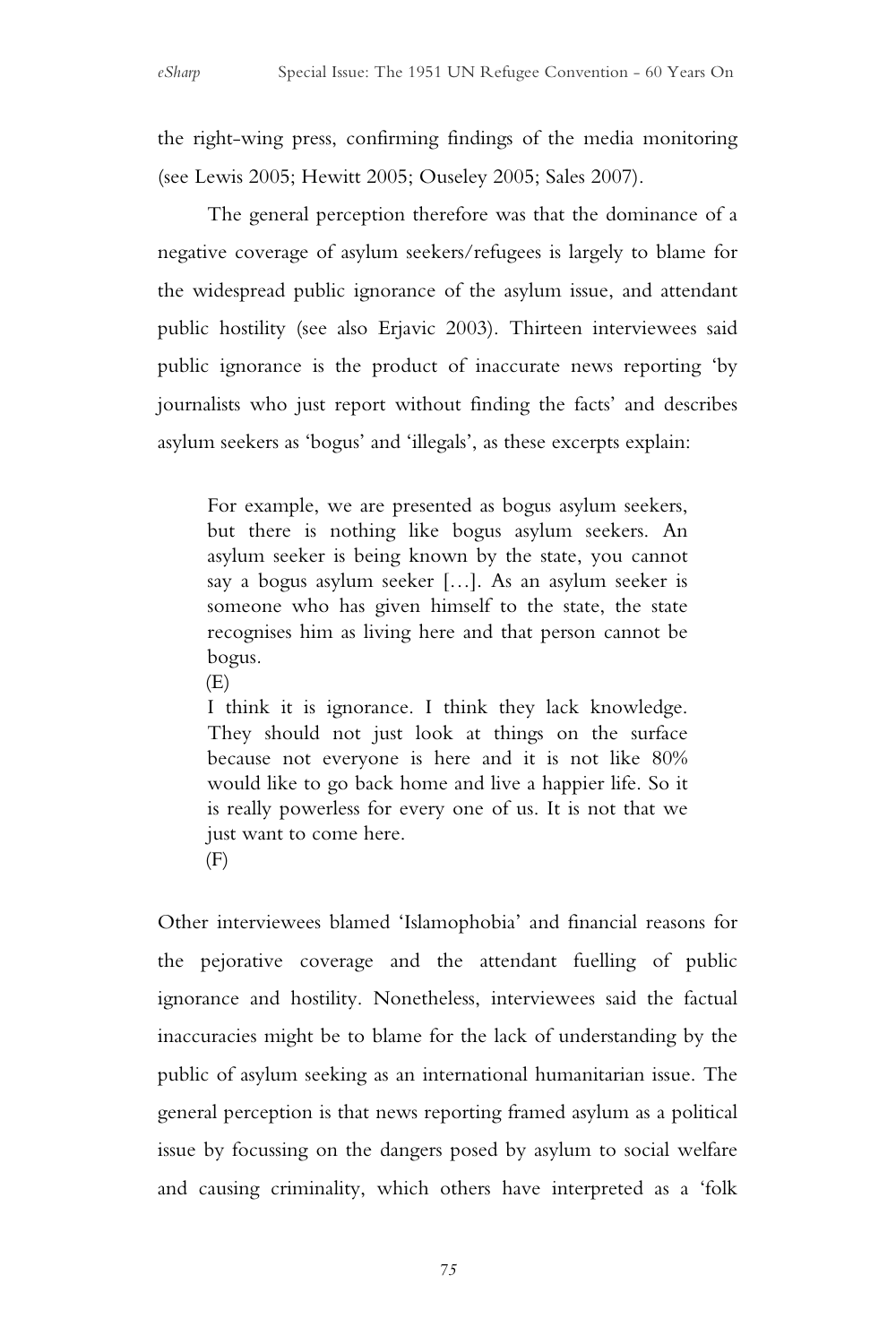devil' portrayal (see Cohen 2002, Erjavic 2003). Four interviewees, who have been involved in awareness-raising projects in their local area in Glasgow and Edinburgh that aimed to educate residents about the plight of asylum seekers/refugees, speak of the media's role in the public ignorance of the asylum issue:

I told you that we have started in schools, for two years. We are a group of asylum seekers and we go with the police and we go to school and speak with the children about asylum seekers, and this is in primary seven. […] So eh, one day the teacher, I don't know if the teacher or the police ask the children to write about their opinion about asylum seekers. And they wrote their opinion about asylum seekers. And one boy wrote: "I saw an article in the newspaper and it was totally different from what we have been told by the group of asylum seekers, so I realise that they don't give us the right information". It was good because in Pollok, we faced racism. It was horrible. […] And I think it is because of the media and may be ignorance. They think asylum seekers came here to take money and live in their accommodation and they don't know the real reason why we are here. So after that when they started to know they changed their mind. If you see now Pollock in 2007 is not the same Pollock in 2001 or 2000. […] So we got a good result from this project.  $(G)$ 

The above excerpt does not only illustrate that failure to provide the humanitarian reasons for seeking asylum in news reporting fuelled ignorance of the asylum issue, but also failure to communicate the UK's obligation to grant asylum. Most interviewees felt that their right to seek asylum under international humanitarian law have been missing in the coverage, as H explained: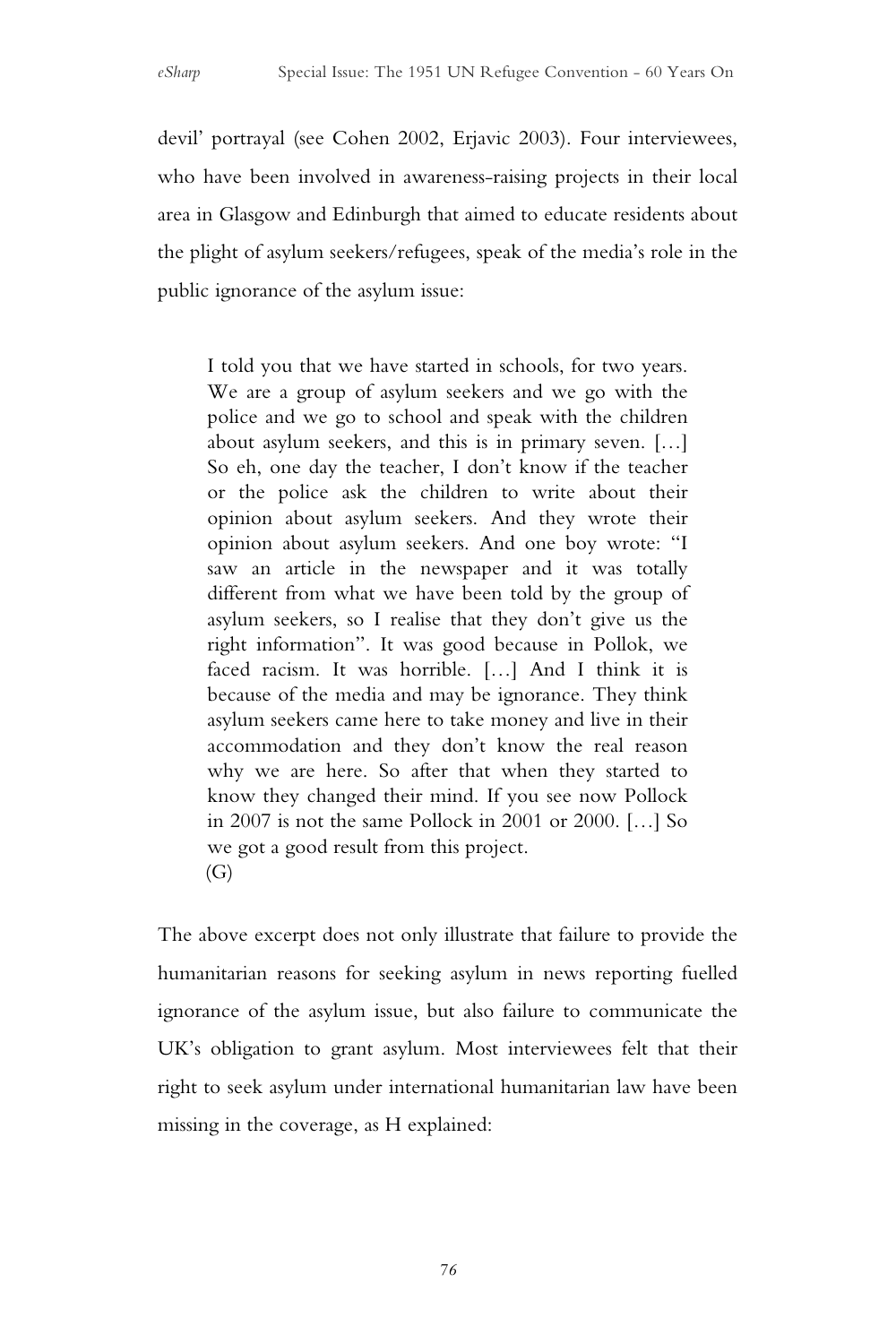All human beings in any society have a right [to seek asylum] when [in] trouble at home. Europe also had their own, say, for example you remember and millions of people were displaced and went all over the place: in Latin America they arrived in millions, the Scots arrived in their hundreds of thousands in Latin America; the British were all the time, the Germans, you name them every one in Europe and there are millions of them were found in Latin America, in Africa so they have to go were they have nobody there, were they were very, very poor. And the governments there gave them land, gave them opportunities for them to succeed. (H)

Moreover, interviewees said that the only exceptions were the few cases in asylum-friendly newspapers such as *The Guardian* and *The Herald*, a view that is backed by the media analysis above. For example, *The Guardian* reported the asylum policies as inhuman and denying asylum seekers their human rights<sup>28</sup>. Interviewees, as others, claimed that news reporting made little attempt to report that asylum seekers face persecution if deported to homelands, and that persecution was a key motive for seeking asylum (Sales 2007; Lewis 2005). As one interviewee explained, this is largely responsible for the public ignorance and the lack of humanitarian angle to the reporting:

But there are some that will say that no, no, no, they don't have asylum seekers that one made me feel bad because they don't know what that person has been through. They don't know how that person's mind. They don't know if that person that person is going to hurt themselves. You are not just going to be an asylum seeker in another person's land. You must have a fear in

 $\overline{a}$ <sup>28</sup> *The Guardian* – December 18, 2007; January 16, 2008.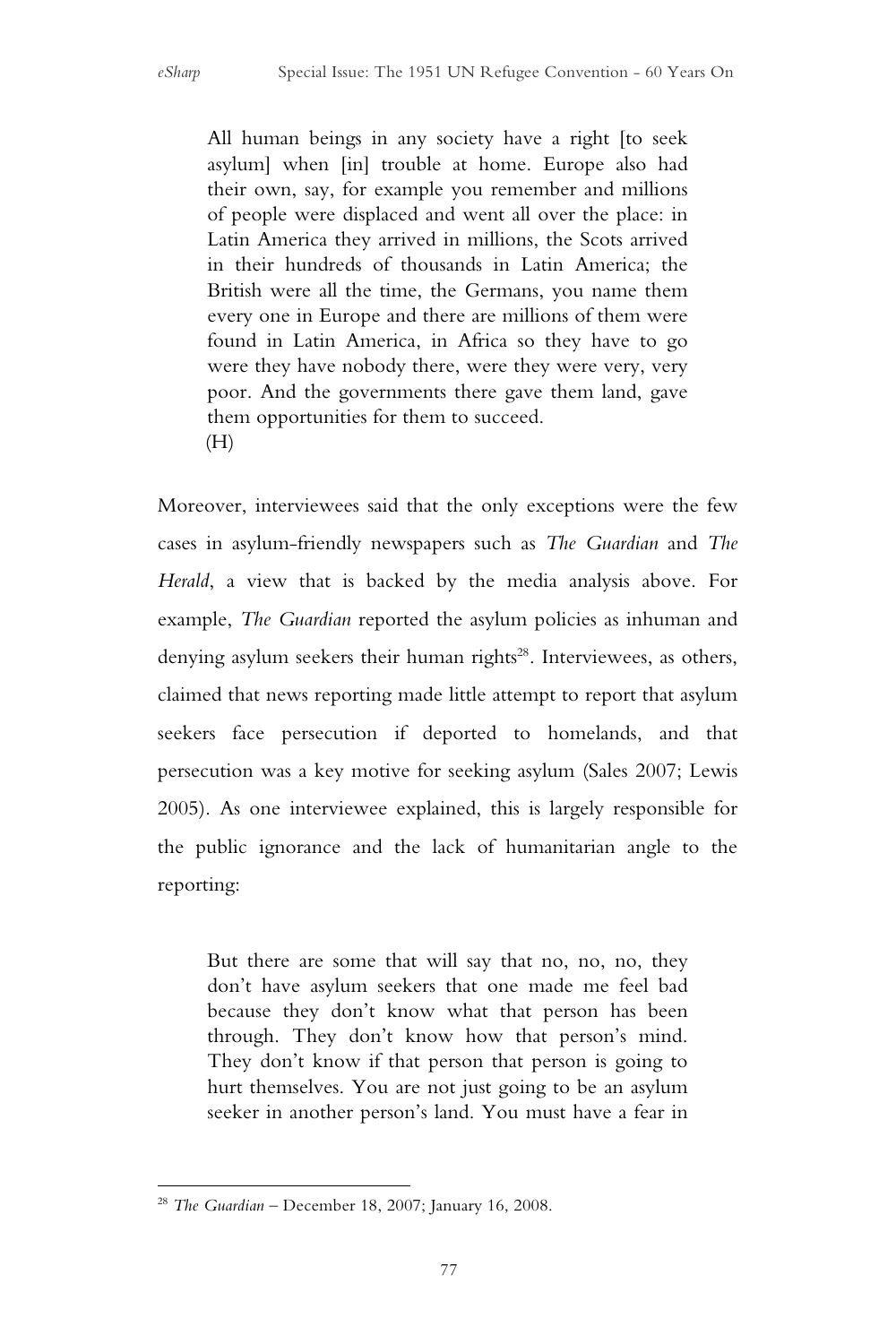your country that's why you come here for them to help you. (I)

There is another consequence that interviewees said emanated from the misrepresentation: the lack of solidarity and moral support among many British citizens for the plight of asylum seekers/refugees in the UK. Expressions of disappointment over the lack of public sympathy for asylum seekers/refugees abound during fieldwork. Many said they fled for safety to the UK with an expectation that 'everybody will welcome you like growing up in Africa' (I), and that 'we are all the same human beings' (J). As one interviewee put it in response to what is to blame for the racist attack they suffered in Glasgow:

What the media has published these things: these people are bad. These people are vampires, these people are like evil people, these people are like you know junkies. So if you hear what is going to happen is like what is called Chinese whispers – and make them hate us.  $(K)$ 

Similar narratives and anecdotes of racist attacks and hostile attitudes against asylum seekers/refugees abound during fieldwork that interviewees attributed to media's inaccurate representation of asylum seekers/refugees. L experienced racism in Pollok, Glasgow, which she blamed on the media for making local residents 'think asylum seekers came here to take money and live in their accommodation and they don't know the real reason why they are here'. K, who was racial attacked in Glasgow, blamed the negative news coverage because 'most people have never interacted with asylum seekers', but nonetheless they 'feel so scared'. L said he witnessed 'racial harassment' among children as 'young as eight or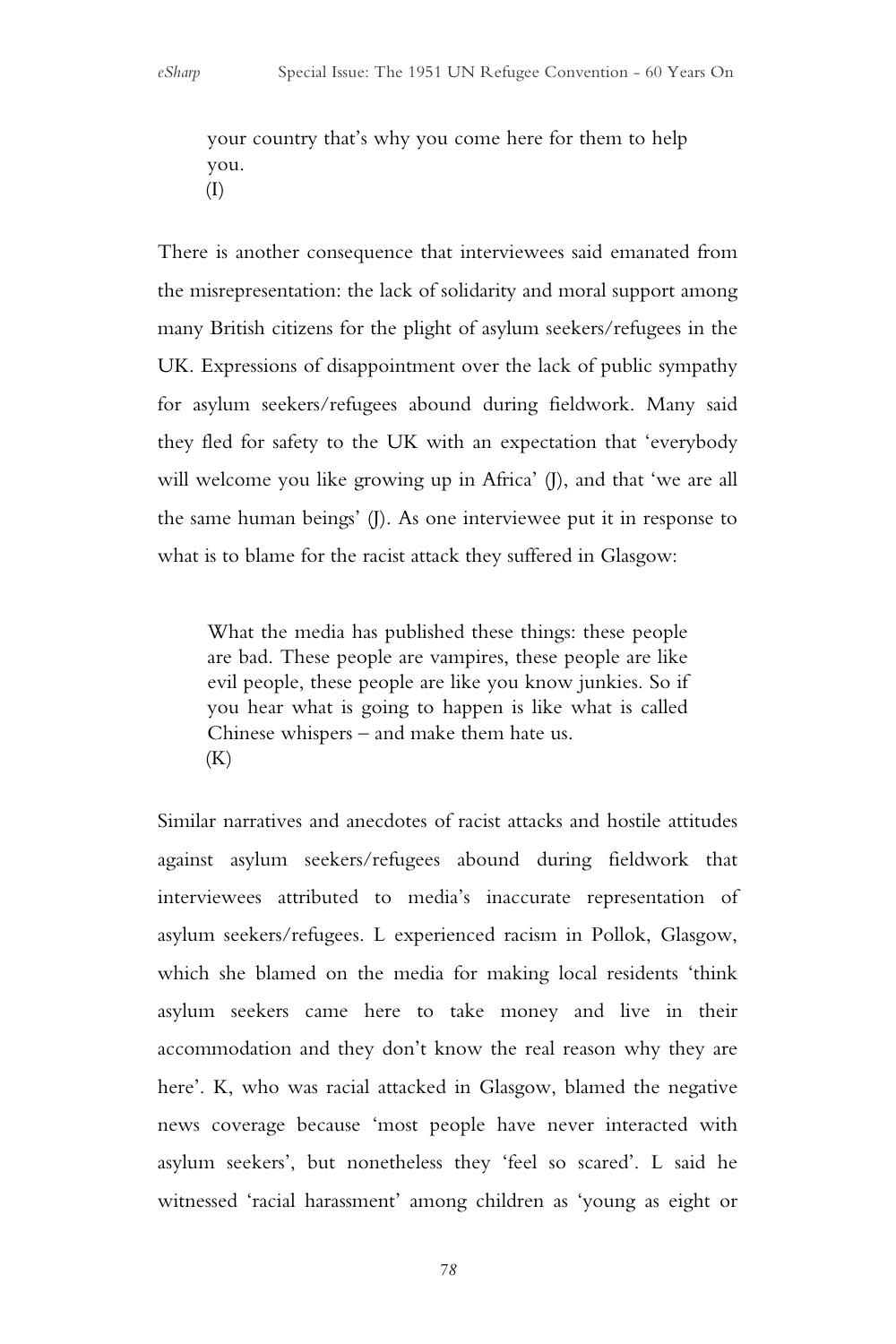ten year old', which he said the children imbibed from their parents who in turn learned it by consuming anti-asylum media material. Interviewees recounted examples of public discourses that mimic news reporting of asylum seekers/refugees such as: 'go back to your country', and 'why are you here, bogus asylum seekers' to illustrate public consumption of inaccurate information and pejorative asylum news (field notes 2007/08). There was a general belief that this is responsible for 'their neighbours', 'work mates' and general public to make them feel 'not welcomed', 'not accepted', 'not wanted' and 'not belonging' to their communities of residence and the UK (Field notes 2007/08).

Overall, the above perceptions are not unique to interviewees, as other theorists have attributed the public hostility against asylum seekers/refugees to ignorance of the asylum condition by British citizenry (Lewis 2005). Like the interviewees, Pupavac argued that the decline of social solidarity has caused the alienation and an emotional disconnect of the professional and political classes from the 'ordinary man' (Pupavac 2008, p.276). This lack of empathy in social relations and engagement among British citizens, in her view and those of interviewees, has been extended to migrants and refugees (Pupavac 2008, p.276). However, interviewees seemed to suggest such an observation was equally applicable to some media elites. Therefore, interviewees' perceptions of inaccuracies and misleading representations of asylum seekers/refugees to a British readership foment 'hate crime' and 'tensions' in the community (Young 2005; White 2004; ICAR 2004).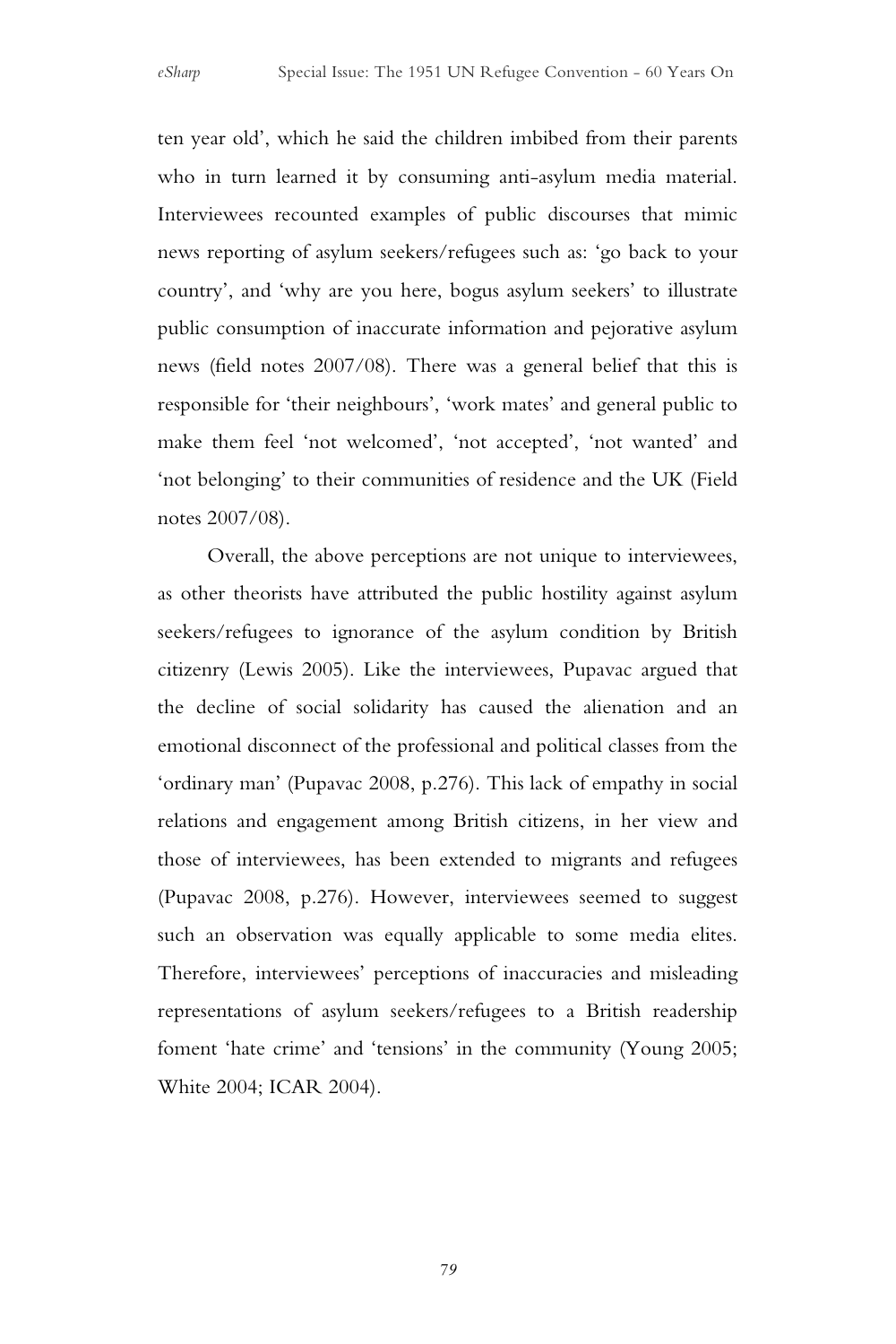### Conclusion

While the interviewee data has been treated in a 'realist' way and contains interviewees' subjectivities, this study offers unique empirical insights from the perspectives of asylum seekers/refugees, who bore the brunt of the negative coverage, and the attendant media-fuelled public ignorance and hostility. This asylum seeker/refugee critique of the UK media's role will redress the passive role that media and political elites assigned to asylum seekers/refugees. Even where such 'subjectivities' are misplaced, it does not make them less significant or real. As Stalker (1998, p.5) reminded us, researching subjectivities is justified because individuals are the best authority to speak on their own experiences and beliefs.

Nonetheless, the analysis suggests that the anti-asylum and asylum-friendly dimensions corresponded to the British press leftright political and ideological stance on immigration, a view that resonated with the majority of interviewees. In this respect, the widely perceived anti-immigration press, including *The Express*, *The Daily Mail*, *The Sun*, *The Daily Telegraph*, were also anti-asylum and patently represented asylum seekers/refugees in pejorative discursive terms. On the other hand, the asylum-friendly press, including *The Guardian*, *The Herald*, *The Daily Mirror*, were associated broadly speaking with the left wing of British politics. While it is difficult to situate *The Evening News* and *The Evening Times* on the ideological right-left axis, these newspapers portrayed an asylum-friendly coverage. It might be an indication that newspapers that have a local or regional circulation have a propensity to be asylum-friendly rather than being hostile, a finding that resonates with that of Finney (2005). In this sense, it might be that media elites anticipate or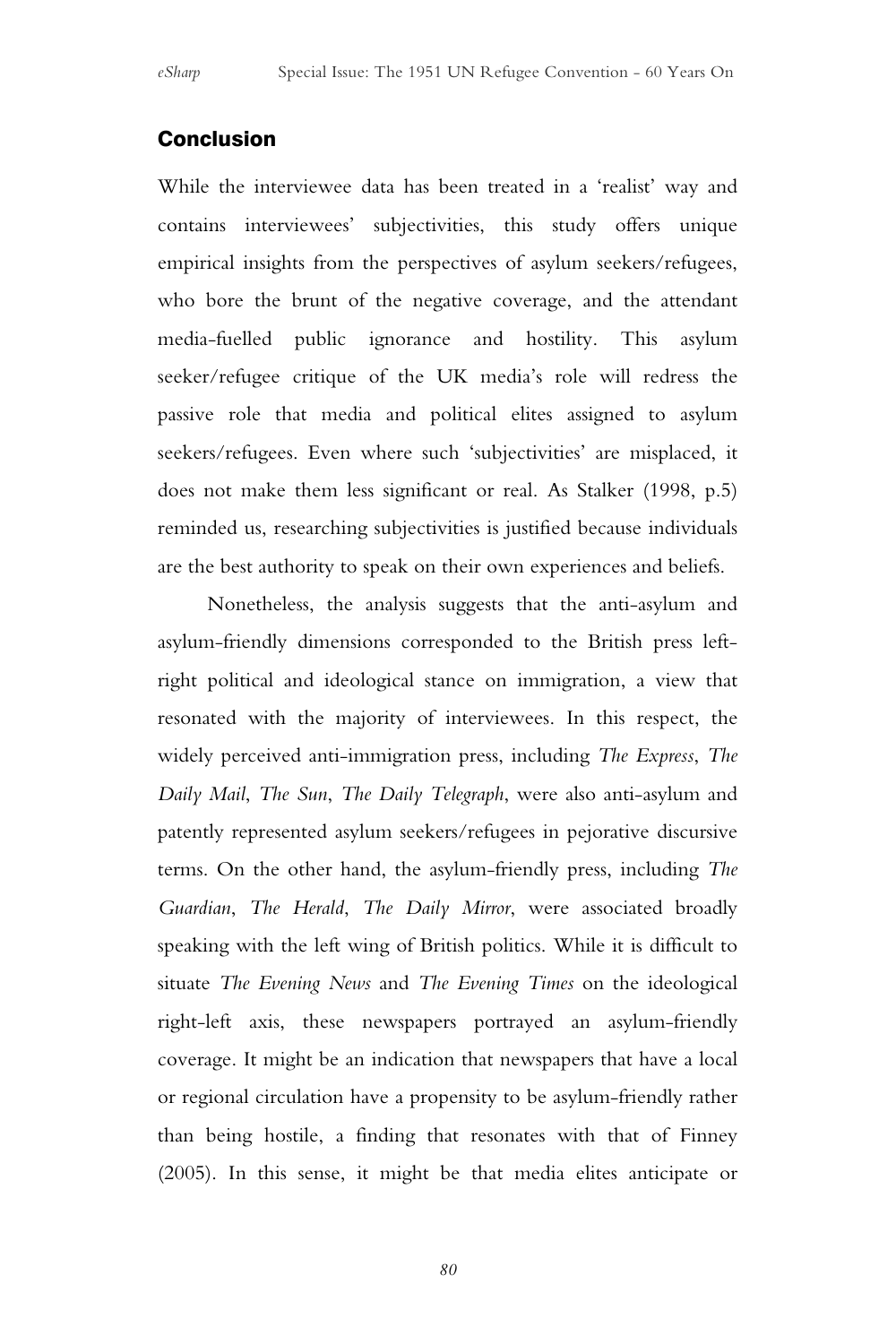respond to views and reactions of their local readership, as demonstrated in the media monitoring (of part one above), which shows that *The Evening Times* reported on local support among residents for asylum seekers/refugees in Glasgow. This area needs further research.

It has been discussed that interviewees' perception was that through representation, parts of the press, especially the right wing, actively selected and shaped its coverage of asylum rather than transmitting an already-existing meaning of asylum as defined by international conventions. On the other hand, asylum seekers/refugees are represented as 'victims', mainly in the asylumfriendly press. In so doing, newspapers represented two kinds of asylum seekers/refugees: as 'folk devils' or as the evil, cultural 'other', even though such representations were perceived as inaccurate and contested by interviewees; and as 'victims', insofar as 'victimhood' was perceived by interviewees as having a potential to generate empathy and solidarity for asylum among British readers. The media monitoring (of part 1) therefore demonstrates that interviewees' perceptions might not be misplaced, and provides a context to our understanding of interviewees' perceptions of the mainly negative coverage and its implications for UK citizens' access to accurate information of asylum, particularly as a humanitarian issue.

Media elites and the press, therefore, cannot be seen as 'passive' actors but are central to the shaping of UK citizens' understanding of asylum as a humanitarian issue and the UK's responsibility to meet this international obligation. This is especially true, given the fact that an Ipsos MORI poll claimed that 80% of the public said the media has been the source of information about asylum-seeking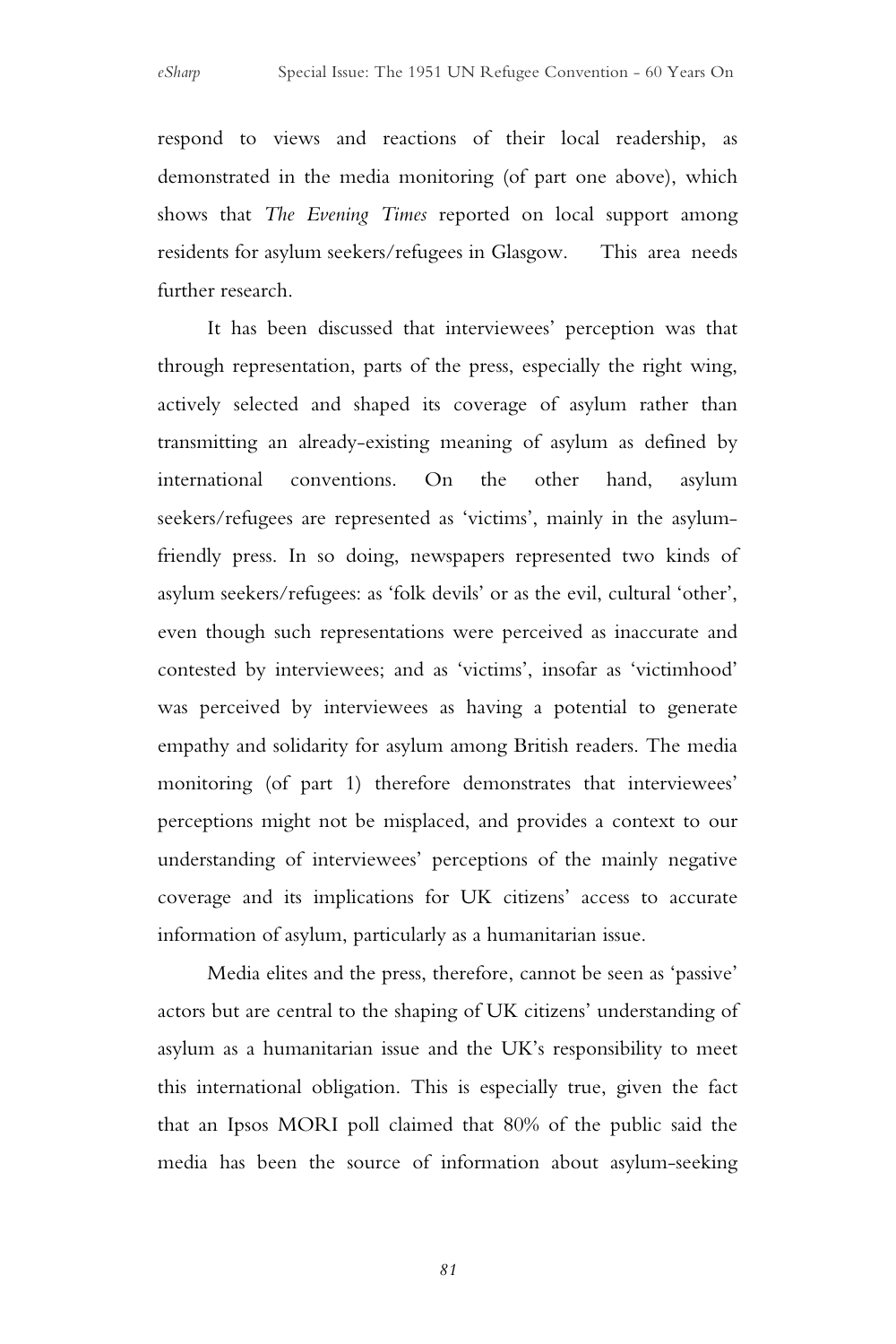migration (Mori, Public Attitude Survey 2007). <sup>29</sup> The media is not only germane to, but also a major protagonist in both setting and influencing the terms of the debate around asylum throughout the past decades of the UK's ratification of the UN Convention on the Refugee. Interviewees therefore unanimously called upon the press to be responsible by being 'objective and accurate' (field notes 2007/08) in communicating about the asylum issue, a call similar to those made by policy actors and sections of news media as well as by asylum-supporting networks (Buchannan & Grillo 2003; Smart *et al.* 2007). The overall feeling among interviewees was that communicating accurate information is crucial, if the press were to educate its readership about asylum seekers/refugees and 'change the mentality of the Scottish [and British] people' (M). Consequently, as others have argued, accurate and unbiased reporting of asylum seekers/refugees would mitigate the attendant public hostility (see McDowell & Magill 1984; see Cohen 2002; Erjavic 2003; Sales 2007; Leudar *et al.* 2008).

#### Bibliography

 $\overline{a}$ 

- Barclay, A., Bowes, A., Ferguson, I., Sim, D., Valenti, M., Fard, S. & Macintosh, S. 2003. *Asylum Seekers in Scotland,* Edinburgh, Scottish Executive.
- Bell, A. 1999. The Language of News Media. *Language in Society,*16.
- Bell, A. & Garret, P. eds. 1998. Approaches to Media Discourse. Oxford: Blackwell.

 $^{29}$  This was based on 1,001 respondents in Britain between  $18^{\rm th}$  November and  $14^{\rm th}$ December 2006.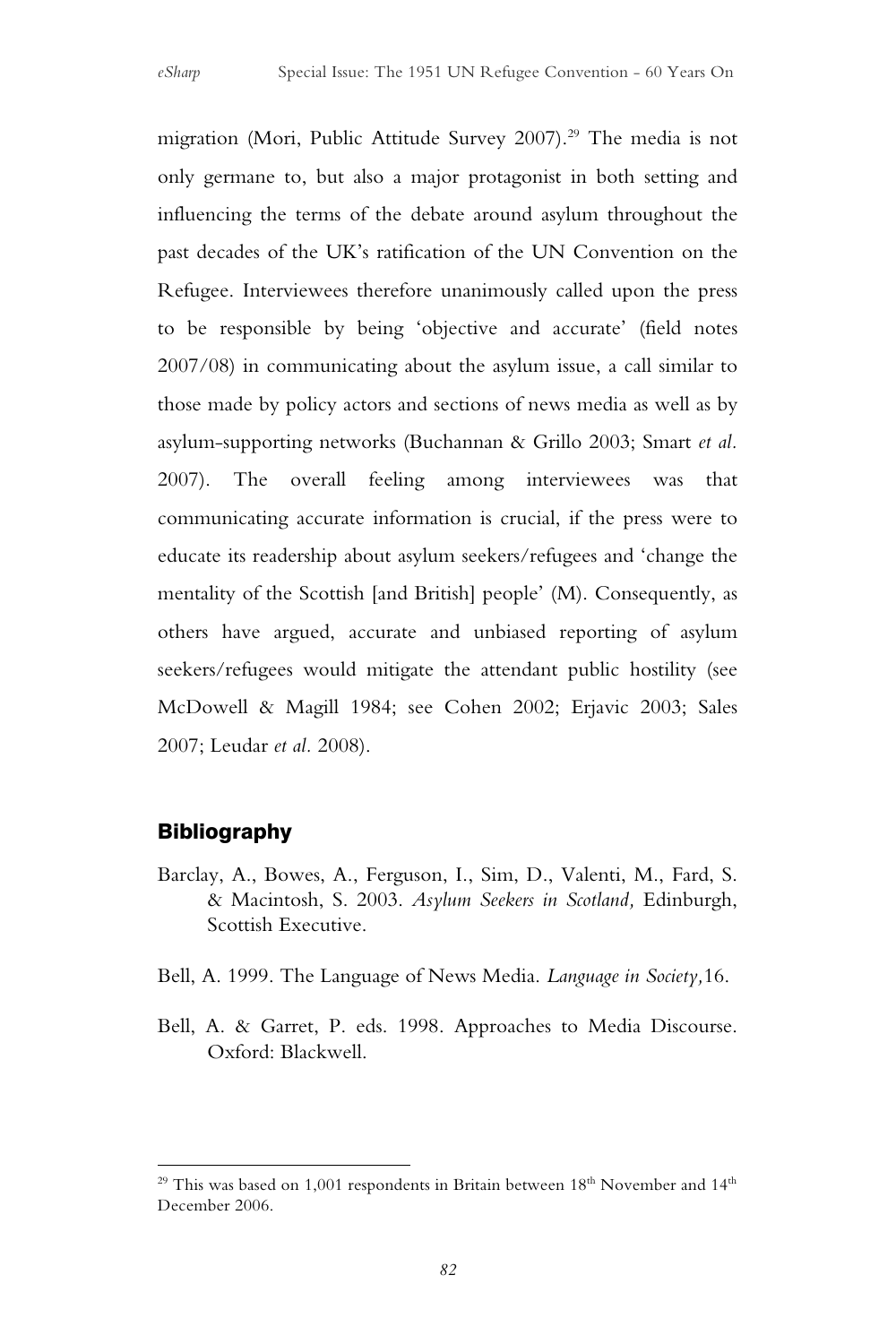- Bloch, A. 2000. Refugee Settlement in Britain: the impact of policy on participation'. *Journal of Ethnic and Migration Studies,* 26, 1, 75–88.
- Buchanan, S. & Grillo, B. 2003. *What's the Story? 2003, Results from Research into Media Coverage of Refugees and Asylum Seekers in the UK,* Refugee Action.
- Chandler, D. 2006. *From Kosovo to Kabul: Human Rights and International Intervention,* London: Pluto.
- Charlaff, L., Ibrani, K. Lowe, M., Marsden, R. & Turney, L. 2004. *Refugees and Asylum Seekers in Scotland: a skills and aspirations audit.* Edinburgh, Scottish Executive Social Research.
- Cohen, S. 2002. *Folk Devils and Moral Panics* (3rd ed.) London: Routledge.
- Delante, G. 2008. Fear of Others: Social Exclusion and the European Crisis of Solidarity. *Social Policy & Administration,* 42, 6, December 2008, 676-690.
- Erjavec, K. 2003. Media Construction of Identity through Moral Panics: discourses of immigration in Slovenia. *Journal of Ethnic and Migration Studies,* January 2003, 29, 1, 83-101.
- Finney, N. 2005. *Key Issues: Public Opinion on Asylum and Refugee Issues.* London: Information Centre about Asylum and Refugees, ICAR.
- Hall, S. 1997. Racist Ideologies and the Media. In: Marris, Paul and Thornham, Sue, (ed.). *Media Studies: A Reader.* Edinburgh: Edinburgh University Press.
- Hewitt, R. 2005. *White Backlash and the Politics of Multiculturalism,* Cambridge: Cambridge University Press.
- Ibroscheva, E. & Ramaprasad, J. 2008. Do Media Matter? A Social Construction Model of Stereotypes of Foreigners. http://www.immi.se/intercultural/nr16/ibroscheva.htm 27/05/2008.
- ICAR 2004. Media Image, Community Impact 2004. *Assessing the Impact of Media and Political Images of Refugees and Asylum seekers*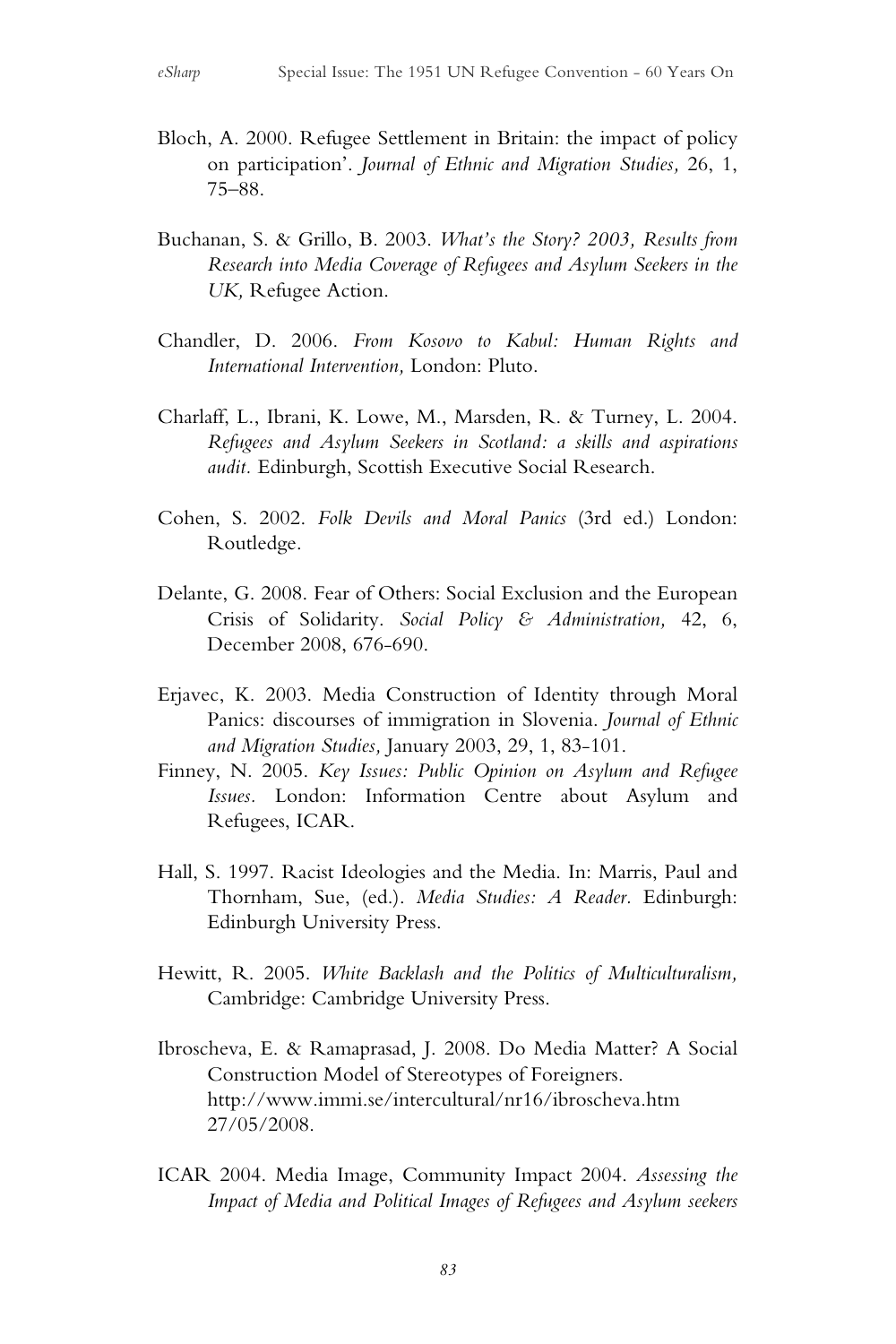*on Community Relations in London.* Report of a pilot research study, April 2004, ICAR.

- Leudar, I., Hayes, J., Nekvapil, J. & Baker, J. T. 2008. Hostility Themes in Media, Community and Refugee Narratives. *Discourse & Society,* 19, 2, 187-221.
- Lewis, G. 2005. Welcome to the Migrants: diversity, tolerance, and politics of exclusion, *Ethnic and Racial studies*, 28, 3, 535-558.
- Lynn, N. & Lea, S. 2003. ''A Phantom Menace and the New Apartheid'': the social construction of asylum-seekers in the United Kingdom'. *Discourse and Society,* 14, 4, 425–452.
- Mackenzie, C., Christopher, D. & Pittaway, E. 2007. Beyond 'Do no Harm: the challenge of constructing ethical relationships in Refugee Research. *Journal of Refugee Studies,* 20, 2, 299-319.
- McDowell, R. L. & Magill, S. 1984. Sources and Consequences of Citizen Attitudes Toward Government. *Public Administration Review,* 44, Special Issue: Citizenship and public Administration. (Mar., 1984), 152-158.
- Mori poll Public Attitude Survey 2007 on integration http://www.ipsosmori.com/researchpublications/researcharchi ve/poll.aspx?oItemId=193.
- Ouseley, H. 2005. Is it racist to target the bigot's vote? *The Guardian,* April 26, 2005.
- Parker, W. C. & Gehrke, N. J. 1986. Learning Activities and Teachers' Decision-making: Some Grounded Hypotheses. *American Educational Research Journal*, 23, 2, (Summer 1986), 227-242.
- Powles, J. 2004. *Life histories and Personal Narratives: theoretical and methodological issues relevant to research and evaluation in refugee context. New Issues in Refugee Research Working Paper No.106*, Sept. 2004 UNHCR.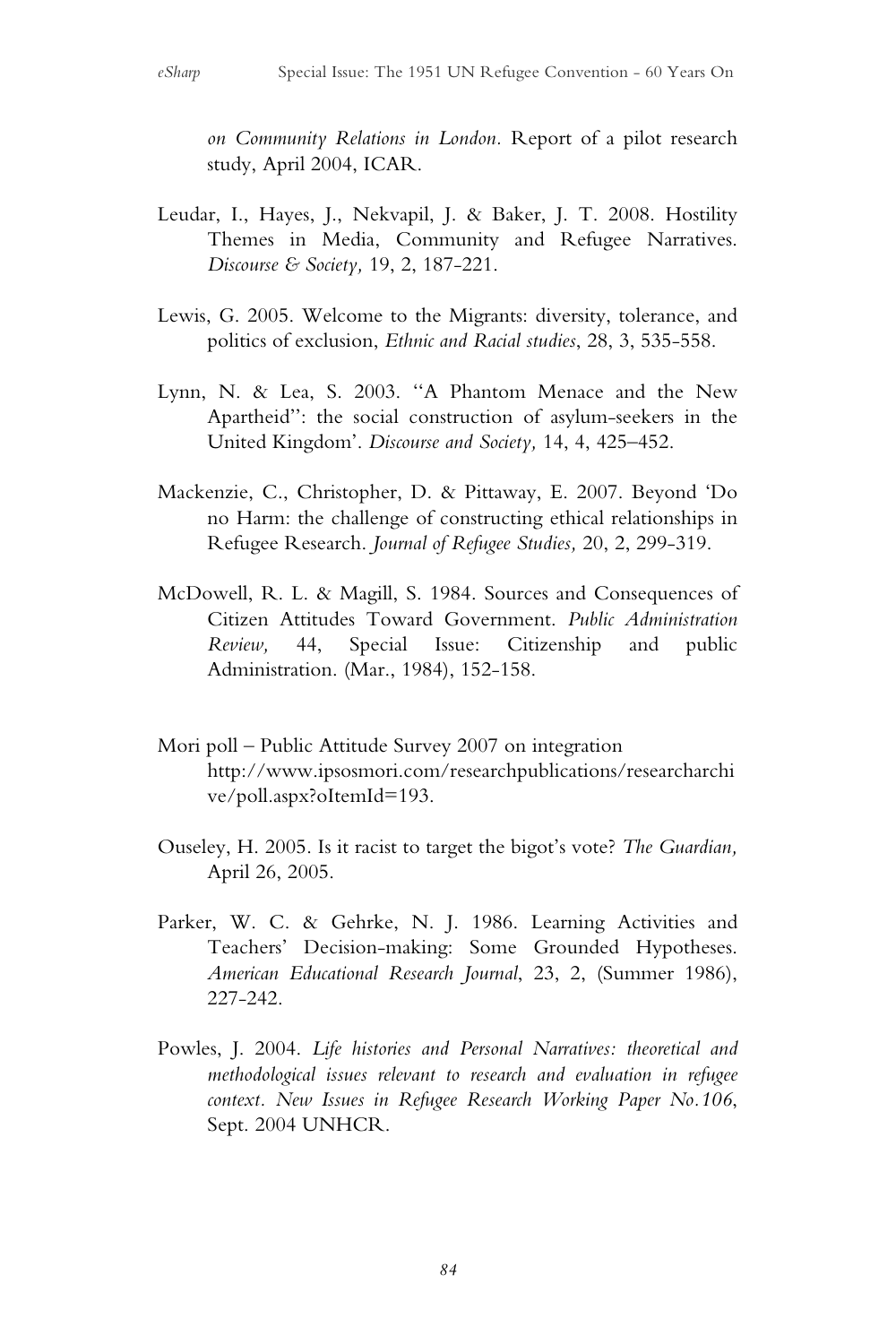- Pupavac, V. 2008. Refugee Advocacy, Traumatic Representations and Political Disenchantment. *Government and Opposition,* 43, 2, 270-292.
- Rothe, D. & Muzzatti, S. L. 2004. Enemies Everywhere: Terrorism, Moral Panic, and US Civil Society. *Critical Criminology,* 12: 327-350.
- Sales, R. 2007. *Understanding Immigration and Refugee Policy.* Bristol: Policy Press.
- Sim, D. & Bowes, A. 2007. Asylum seekers in Scotland: The Accommodation of Diversity Social. *Policy & Administration,* ISSN 0144-5596, 41, 7, December 2007, 729-746.
- Small, S.A. & Uttal, L. 2005. Action-Oriented Research: Strategies for Engaged. Scholarship *Journal of Marriage and Family,* 67 (November 2005), 936-948.
- Smart, K., Grimshaw, R., McDowell, C. and Crosland, B. 2007. *Reporting Asylum – The UK Press and the Effectiveness of PCC Guidelines*. ICAR: City University London.
- Speers, T. 2001. *Wales Media Forum, Welcome or Over Reaction? Refugees and Asylum Seekers in the Welsh,* Oxfam/Cardiff report on asylum and media in Wales.
- Stalker, K. 1998. Some Ethical and Methodological Issues in Research with People with Learning Difficulties. *Disability & Society,* 13, 1, 5-19.
- *The Guardian,* 2010. ABCs: National Daily Paper Circulation 2010 http://www.guardian.co.uk/media/table/2010/dec/10/abcsnational-newspapers.
- Wahl-Jorgensen, K. 2006. Mediated Citizenship(s): An Introduction. *Social Semiotics,* 16, 2, 197-203.
- White, A. 2004. Teaching Students to Read the News via Representations of Asylum Seekers in British Newspapers. *Journal of Geography in Higher Education,* 28, No. 2, July 2004, 285-299.